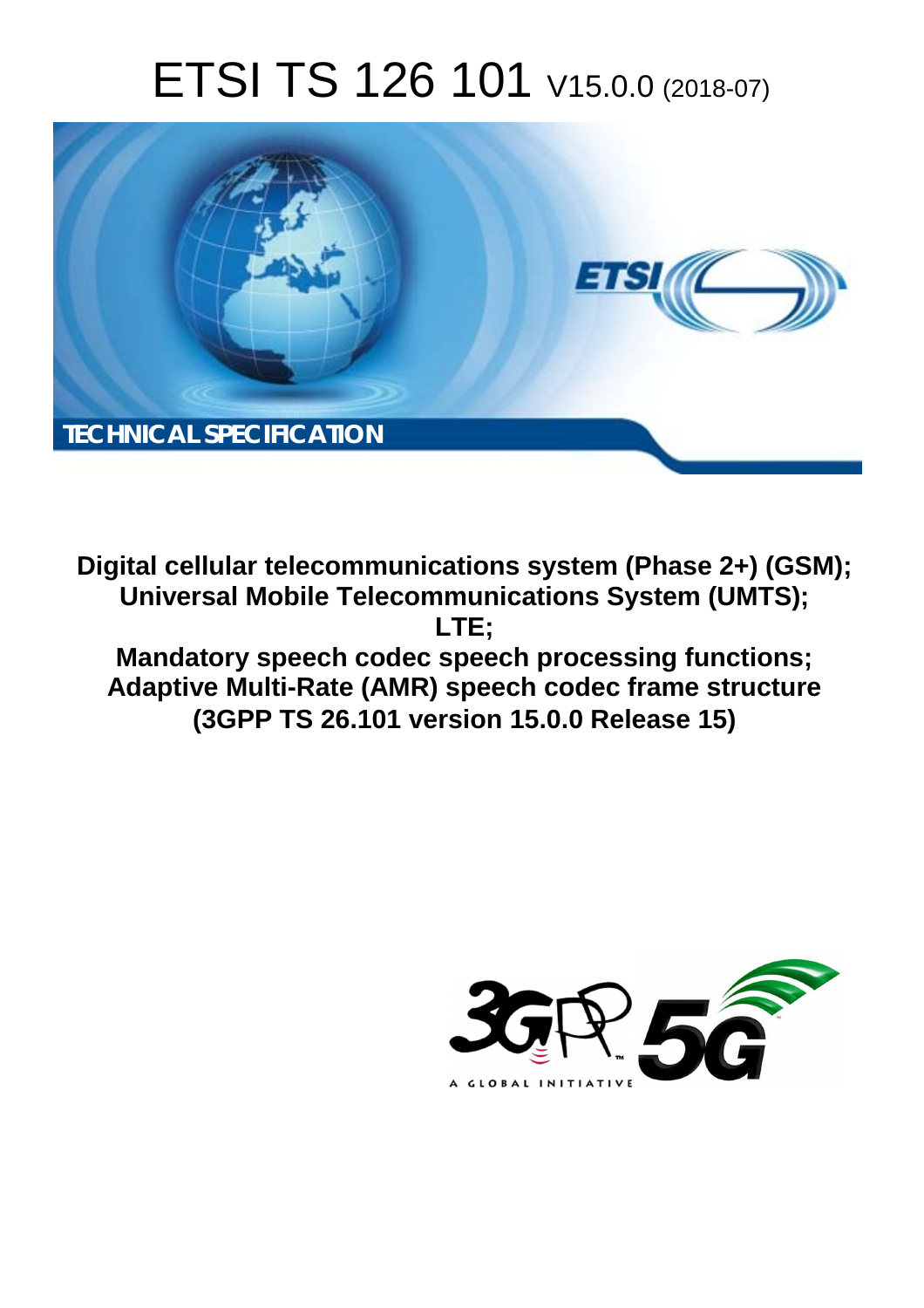Reference

RTS/TSGS-0426101vf00

Keywords GSM,LTE,UMTS

#### *ETSI*

#### 650 Route des Lucioles F-06921 Sophia Antipolis Cedex - FRANCE

Tel.: +33 4 92 94 42 00 Fax: +33 4 93 65 47 16

Siret N° 348 623 562 00017 - NAF 742 C Association à but non lucratif enregistrée à la Sous-Préfecture de Grasse (06) N° 7803/88

#### *Important notice*

The present document can be downloaded from: <http://www.etsi.org/standards-search>

The present document may be made available in electronic versions and/or in print. The content of any electronic and/or print versions of the present document shall not be modified without the prior written authorization of ETSI. In case of any existing or perceived difference in contents between such versions and/or in print, the only prevailing document is the print of the Portable Document Format (PDF) version kept on a specific network drive within ETSI Secretariat.

Users of the present document should be aware that the document may be subject to revision or change of status. Information on the current status of this and other ETSI documents is available at <https://portal.etsi.org/TB/ETSIDeliverableStatus.aspx>

If you find errors in the present document, please send your comment to one of the following services: <https://portal.etsi.org/People/CommiteeSupportStaff.aspx>

#### *Copyright Notification*

No part may be reproduced or utilized in any form or by any means, electronic or mechanical, including photocopying and microfilm except as authorized by written permission of ETSI. The content of the PDF version shall not be modified without the written authorization of ETSI. The copyright and the foregoing restriction extend to reproduction in all media.

> © ETSI 2018. All rights reserved.

**DECT**TM, **PLUGTESTS**TM, **UMTS**TM and the ETSI logo are trademarks of ETSI registered for the benefit of its Members. **3GPP**TM and **LTE**TM are trademarks of ETSI registered for the benefit of its Members and of the 3GPP Organizational Partners. **oneM2M** logo is protected for the benefit of its Members.

**GSM**® and the GSM logo are trademarks registered and owned by the GSM Association.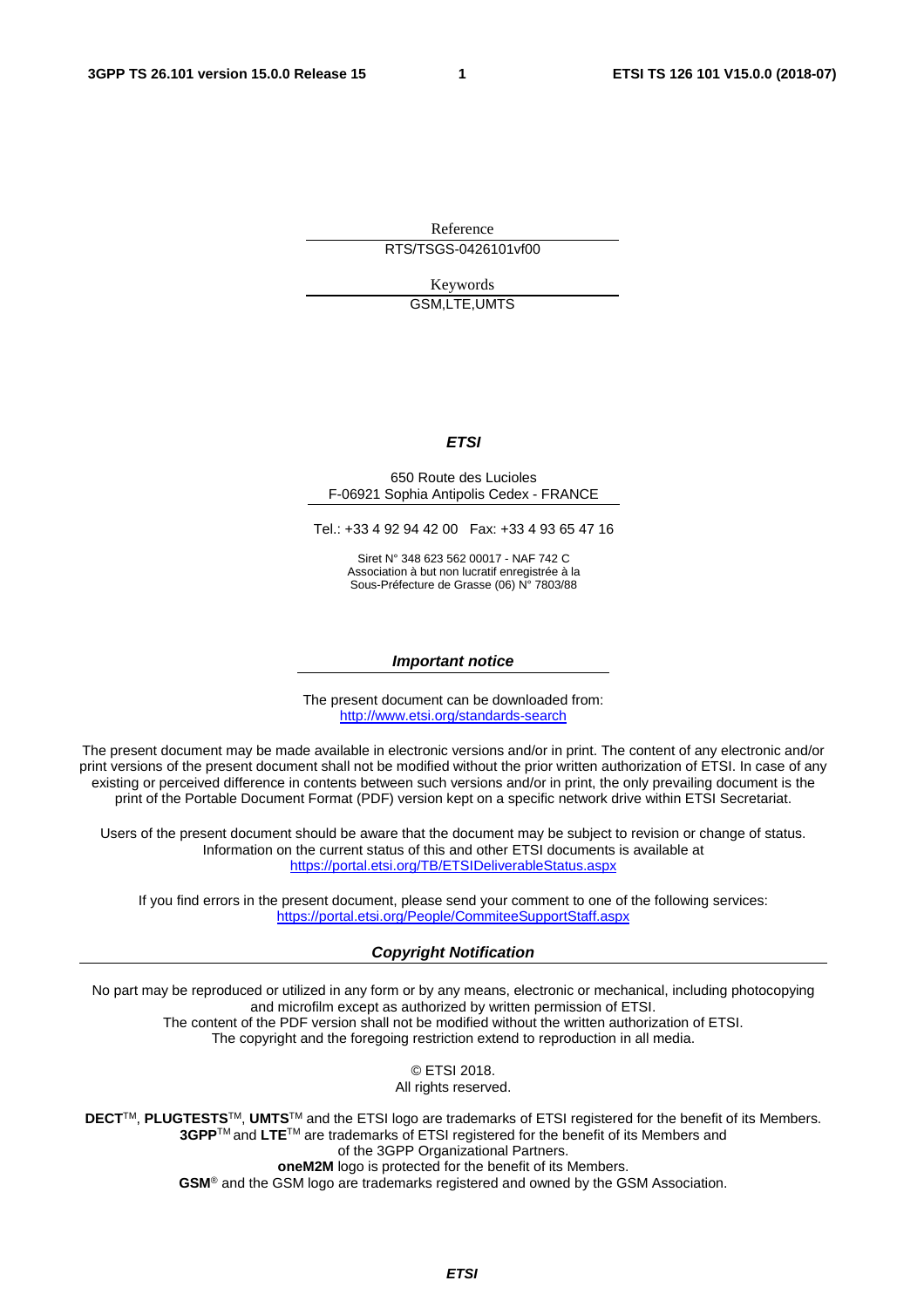# Intellectual Property Rights

#### Essential patents

IPRs essential or potentially essential to normative deliverables may have been declared to ETSI. The information pertaining to these essential IPRs, if any, is publicly available for **ETSI members and non-members**, and can be found in ETSI SR 000 314: *"Intellectual Property Rights (IPRs); Essential, or potentially Essential, IPRs notified to ETSI in respect of ETSI standards"*, which is available from the ETSI Secretariat. Latest updates are available on the ETSI Web server ([https://ipr.etsi.org/\)](https://ipr.etsi.org/).

Pursuant to the ETSI IPR Policy, no investigation, including IPR searches, has been carried out by ETSI. No guarantee can be given as to the existence of other IPRs not referenced in ETSI SR 000 314 (or the updates on the ETSI Web server) which are, or may be, or may become, essential to the present document.

#### **Trademarks**

The present document may include trademarks and/or tradenames which are asserted and/or registered by their owners. ETSI claims no ownership of these except for any which are indicated as being the property of ETSI, and conveys no right to use or reproduce any trademark and/or tradename. Mention of those trademarks in the present document does not constitute an endorsement by ETSI of products, services or organizations associated with those trademarks.

# Foreword

This Technical Specification (TS) has been produced by ETSI 3rd Generation Partnership Project (3GPP).

The present document may refer to technical specifications or reports using their 3GPP identities, UMTS identities or GSM identities. These should be interpreted as being references to the corresponding ETSI deliverables.

The cross reference between GSM, UMTS, 3GPP and ETSI identities can be found under [http://webapp.etsi.org/key/queryform.asp.](http://webapp.etsi.org/key/queryform.asp)

# Modal verbs terminology

In the present document "**shall**", "**shall not**", "**should**", "**should not**", "**may**", "**need not**", "**will**", "**will not**", "**can**" and "**cannot**" are to be interpreted as described in clause 3.2 of the [ETSI Drafting Rules](https://portal.etsi.org/Services/editHelp!/Howtostart/ETSIDraftingRules.aspx) (Verbal forms for the expression of provisions).

"**must**" and "**must not**" are **NOT** allowed in ETSI deliverables except when used in direct citation.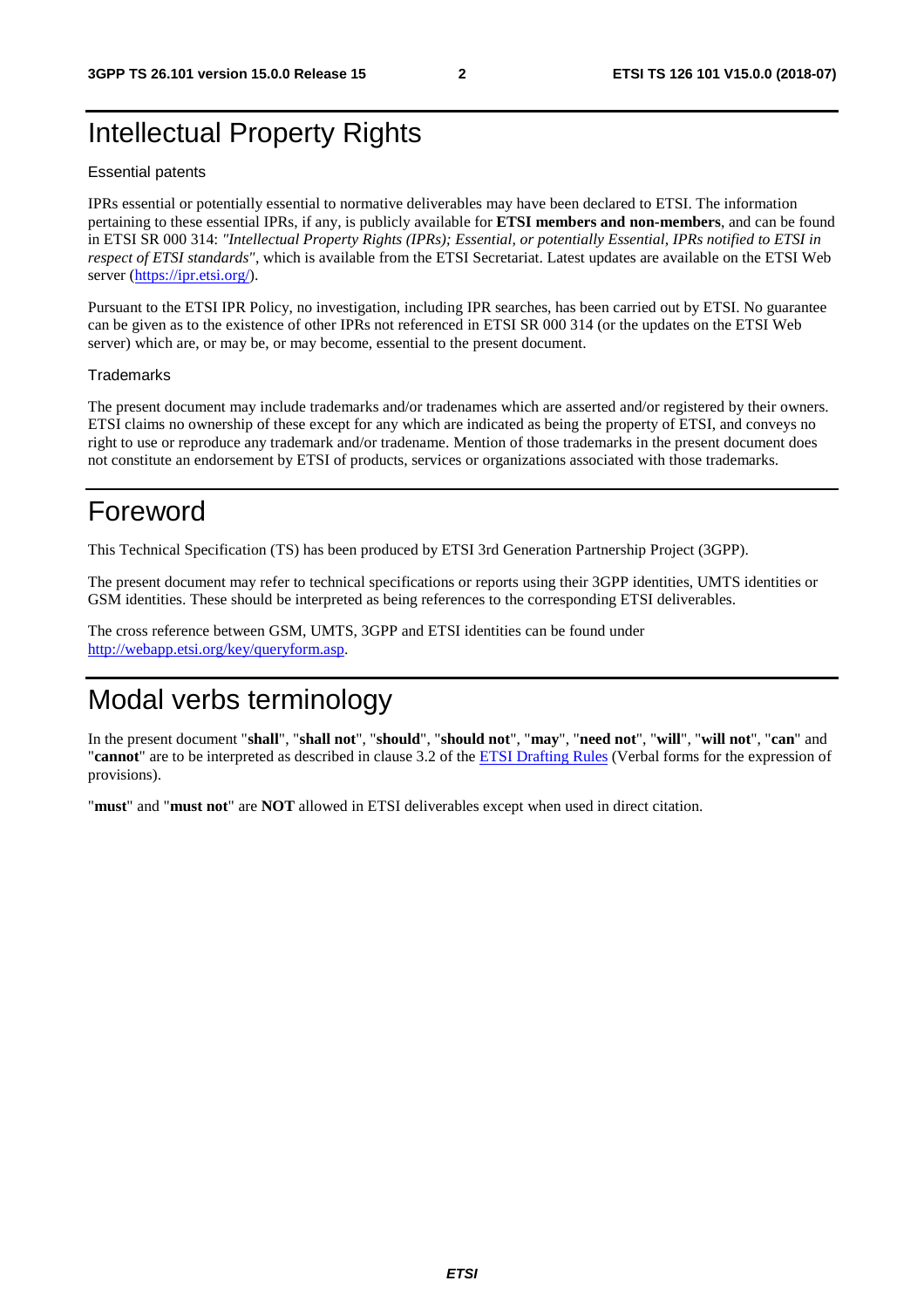$\mathbf{3}$ 

# Contents

| 1                                                                                  |                               |  |  |  |  |  |
|------------------------------------------------------------------------------------|-------------------------------|--|--|--|--|--|
| $\overline{2}$                                                                     |                               |  |  |  |  |  |
| 3<br>3.1<br>3.2                                                                    |                               |  |  |  |  |  |
| $\overline{4}$<br>4.1<br>4.1.1<br>4.1.2<br>4.1.3<br>4.1.4<br>4.2<br>4.2.1<br>4.2.2 |                               |  |  |  |  |  |
| 4.2.3<br>4.3<br>4.4<br>4.4.1<br>4.4.2                                              |                               |  |  |  |  |  |
|                                                                                    | <b>Annex A (informative):</b> |  |  |  |  |  |
|                                                                                    | <b>Annex B</b> (normative):   |  |  |  |  |  |
|                                                                                    | <b>Annex C</b> (informative): |  |  |  |  |  |
|                                                                                    |                               |  |  |  |  |  |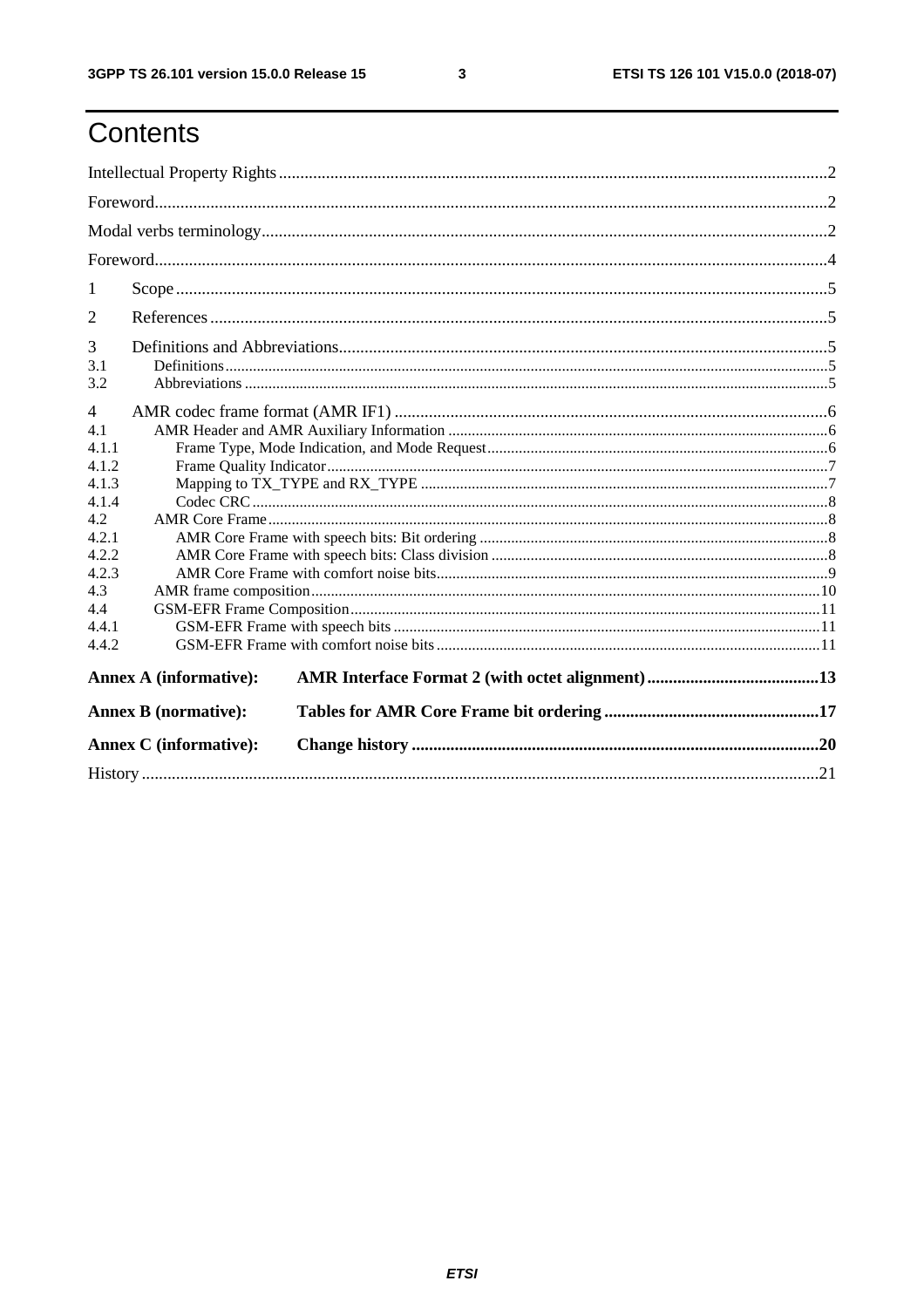# Foreword

This Technical Specification has been produced by the 3rd Generation Partnership Project (3GPP).

The contents of the present document are subject to continuing work within the TSG and may change following formal TSG approval. Should the TSG modify the contents of the present document, it will be re-released by the TSG with an identifying change of release date and an increase in version number as follows:

Version x.y.z

where:

- x the first digit:
	- 1 presented to TSG for information;
	- 2 presented to TSG for approval;
	- 3 or greater indicates TSG approved document under change control.
- y the second digit is incremented for all changes of substance, i.e. technical enhancements, corrections, updates, etc.
- z the third digit is incremented when editorial only changes have been incorporated in the document.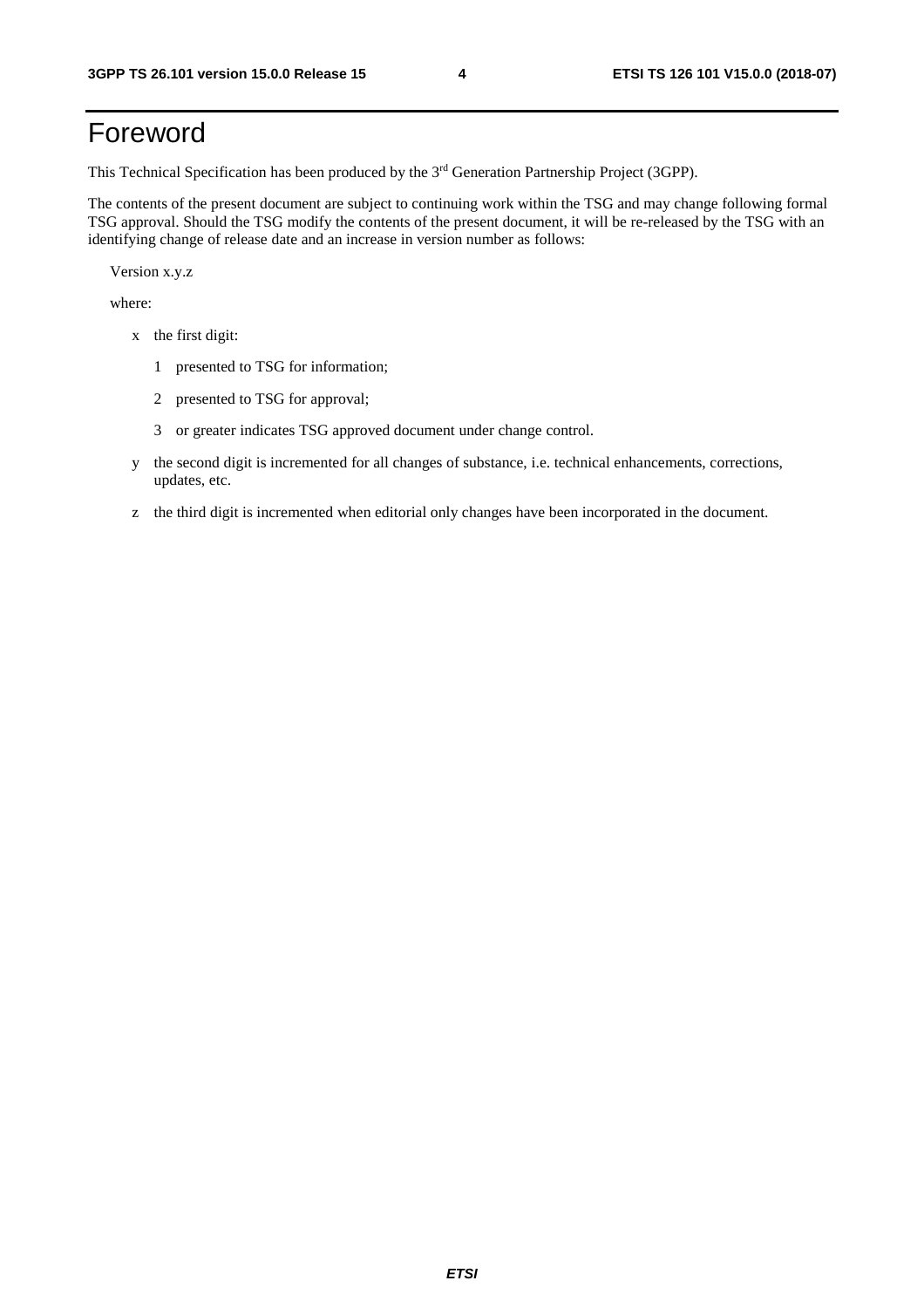# 1 Scope

The present document describes a generic frame format for the Adaptive Multi-Rate (AMR) speech codec and the Enhanced Full Rate (GSM-EFR) speech codec. This format shall be used as a common reference point when interfacing speech frames between different elements of the 3G system and between different systems. Appropriate mappings to and from this generic frame format will be used within and between each system element.

Annex A describes a second frame format which shall be used when octet alignment of AMR frames is required.

# 2 References

The following documents contain provisions which, through reference in this text, constitute provisions of the present document.

- References are either specific (identified by date of publication, edition number, version number, etc.) or non-specific.
- For a specific reference, subsequent revisions do not apply.
- For a non-specific reference, the latest version applies. In the case of a reference to a 3GPP document (including a GSM document), a non-specific reference implicitly refers to the latest version of that document *in the same Release as the present document*.
- [1] TS 26.090: "AMR Speech Codec; Speech Transcoding Functions".
- [2] TS 26.093: "AMR Speech Codec; Source Controlled Rate Operation".
- [3] TS 26.092: "AMR Speech Codec; Comfort Noise Aspects".
- [4] TS 46.060: "EFR Speech Codec; Speech Transcoding Functions".
- [5] TS 46.062: "EFR Speech Codec; Comfort Noise Aspects".

# 3 Definitions and Abbreviations

# 3.1 Definitions

For the purposes of the present document, the following terms and definitions apply:

**AMR mode:** one of the eight AMR codec bit-rates denoted also with indices 0 to 7 where 0 maps to the 4.75 kbis/s mode and 7 maps to the 12.2 kbit/s mode.

**AMR codec mode:** same as AMR mode.

**RX** TYPE: classification of the received frame as defined in [2].

**TX\_TYPE:** classification of the transmitted frame as defined in [2].

### 3.2 Abbreviations

For the purposes of the present document, the following abbreviations apply:

| <b>CRC</b> | Cyclic Redundancy Check                        |
|------------|------------------------------------------------|
| FQI        | Frame Quality Indicator                        |
| <b>GSM</b> | Global System for Mobile communication         |
| <b>LSB</b> | Least Significant Bit                          |
| <b>MSB</b> | <b>Most Significant Bit</b>                    |
| RX         | Receive                                        |
| <b>PDC</b> | Personal Digital Communication (ARIB standard) |
| <b>SCR</b> | Source Controlled Rate operation               |
| <b>SID</b> | Silence Descriptor (Comfort Noise Frame)       |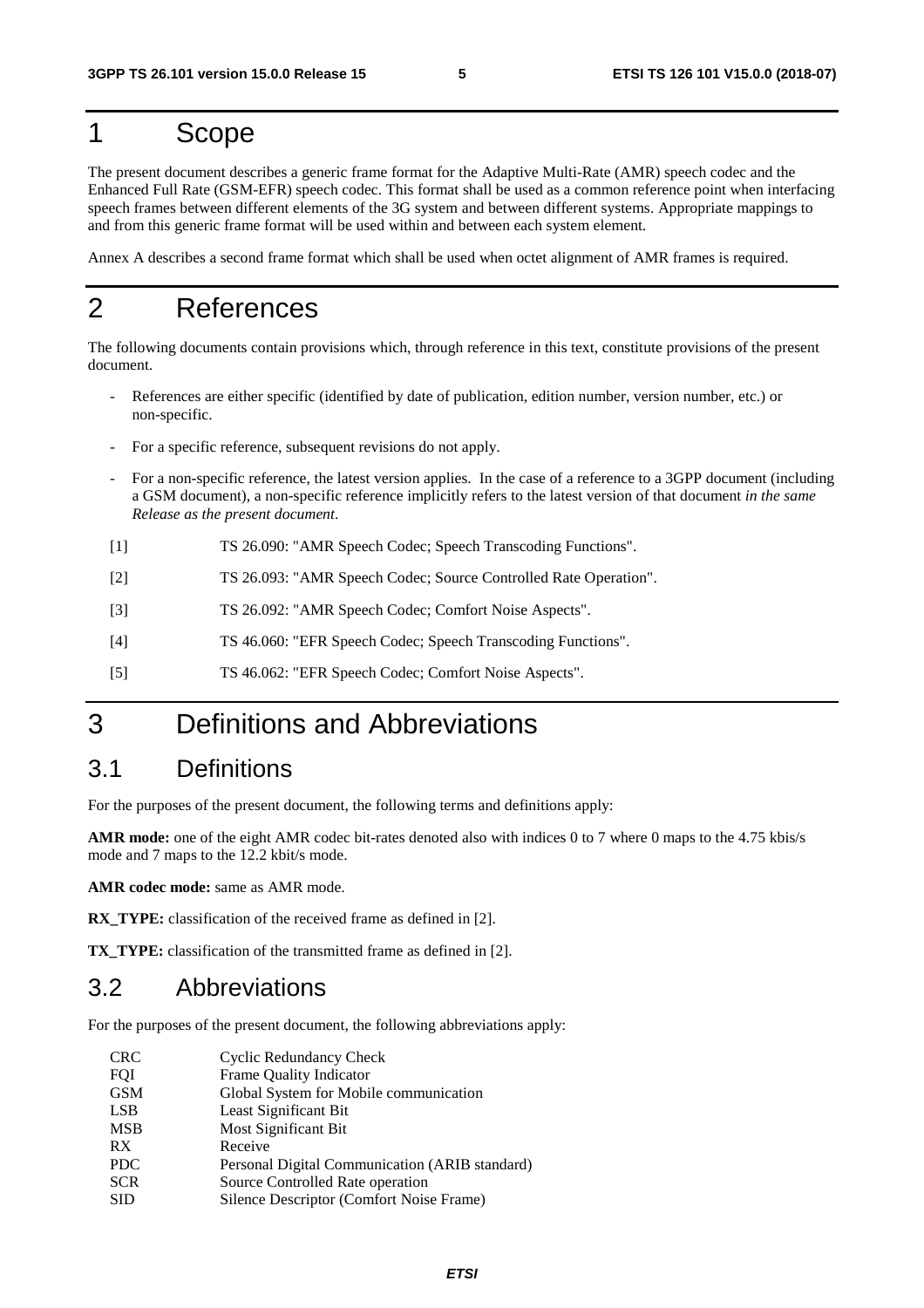TDMA Time Division Multiple Access (IS-641) TX Transmit

# 4 AMR codec frame format (AMR IF1)

This clause describes the generic frame format for both the speech and comfort noise frames of the AMR speech codec. This format is referred to as AMR Interface Format 1 (AMR IF1). Annex A describes AMR Interface Format 2 (AMR IF2).

Each AMR codec mode follows the generic frame structure depicted in figure 1. The frame is divided into three parts: AMR Header, AMR Auxiliary Information, and AMR Core Frame. The AMR Header part includes the Frame Type and the Frame Quality Indicator fields. The AMR auxiliary information part includes the Mode Indication, Mode Request, and Codec CRC fields. The AMR Core Frame part consists of the speech parameter bits or, in case of a comfort noise frame, the comfort noise parameter bits. In case of a comfort noise frame, the comfort noise parameters replace Class A bits of AMR Core Frame while Class B and C bits are omitted.



#### **Figure 1: Generic AMR frame structure**

## 4.1 AMR Header and AMR Auxiliary Information

This subclause describes the AMR Header of figure 1.

### 4.1.1 Frame Type, Mode Indication, and Mode Request

Table 1a defines the 4-bit Frame Type field. Frame Type can indicate the use of one of the eight AMR codec modes, one of four different comfort noise frames, or an empty frame. In addition, three Frame Type Indices are reserved for future use. The same table is reused for the Mode Indication and Mode Request fields which are 3-bit fields each and are defined only in the range 0…7 to specify one of the eight AMR codec modes.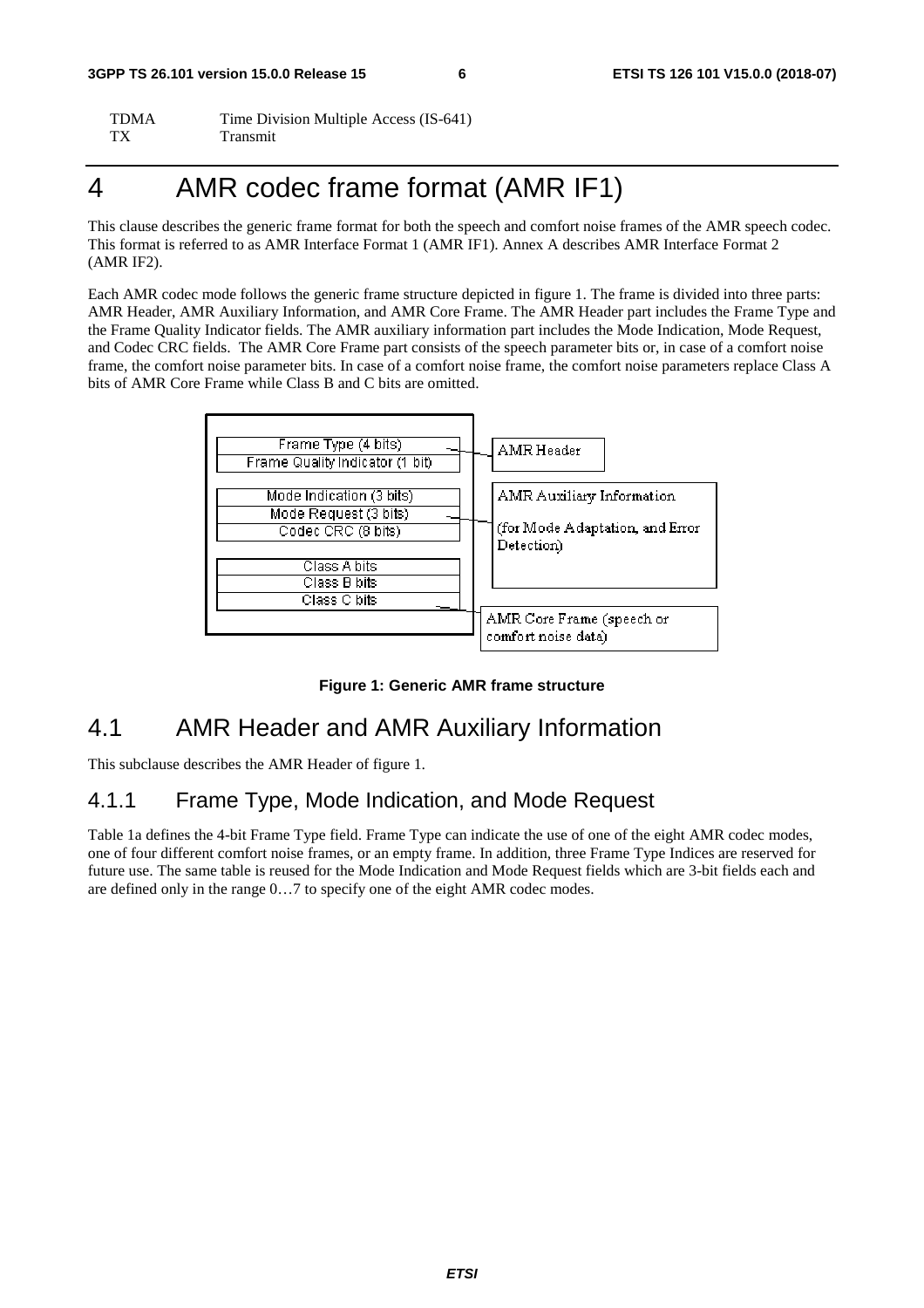| <b>Frame</b><br><b>Type</b> | Mode<br><b>Indication</b> | <b>Mode</b><br><b>Request</b> | Frame content (AMR mode, comfort noise, or other) |
|-----------------------------|---------------------------|-------------------------------|---------------------------------------------------|
|                             |                           |                               |                                                   |
| 0                           | 0                         | 0                             | AMR 4,75 kbit/s                                   |
|                             |                           |                               | AMR 5,15 kbit/s                                   |
| 2                           | 2                         | $\mathfrak{p}$                | AMR 5.90 kbit/s                                   |
| 3                           | 3                         | 3                             | AMR 6,70 kbit/s (PDC-EFR)                         |
| 4                           | 4                         | 4                             | AMR 7,40 kbit/s (TDMA-EFR)                        |
| 5                           | 5                         | 5                             | AMR 7.95 kbit/s                                   |
| 6                           | 6                         | 6                             | AMR 10,2 kbit/s                                   |
|                             | 7                         |                               | AMR 12,2 kbit/s (GSM-EFR)                         |
| 8                           |                           |                               | AMR SID                                           |
| 9                           |                           |                               | <b>GSM-EFR SID</b>                                |
| 10                          |                           |                               | <b>TDMA-EFR SID</b>                               |
| 11                          |                           |                               | PDC-EFR SID                                       |
| $12 - 14$                   |                           |                               | For future use                                    |
| 15                          |                           |                               | No Data (No transmission/No reception)            |

#### **Table 1a: Interpretation of Frame Type, Mode Indication and Mode Request fields**

# 4.1.2 Frame Quality Indicator

The content of the Frame Quality Indicator field is defined in Table 1b. The field length is one bit. The Frame Quality Indicator indicates whether the data in the frame contains errors.

#### **Table 1b: Definition of Frame Quality Indicator**

| <b>Frame Quality</b><br>Indicator (FQI) | <b>Quality of data</b>                         |
|-----------------------------------------|------------------------------------------------|
|                                         | Bad frame or Corrupted frame                   |
|                                         | (bits may be used to assist error concealment) |
|                                         | Good frame                                     |

# 4.1.3 Mapping to TX\_TYPE and RX\_TYPE

Table 1c shows how the AMR Header data (FQI and Frame Type) maps to the TX\_TYPE and RX\_TYPE frames defined in [2].

| <b>Frame</b><br>Quality<br><b>Indicator</b> | <b>Frame Type</b><br>Index | TX TYPE or<br><b>RX TYPE</b> | <b>Comment</b>                                                                                                                      |
|---------------------------------------------|----------------------------|------------------------------|-------------------------------------------------------------------------------------------------------------------------------------|
|                                             | $0 - 7$                    | SPEECH GOOD                  | The specific Frame Type Index depends on the bit-rate<br>being used.                                                                |
| $\Omega$                                    | $0 - 7$                    | SPEECH BAD                   | The specific Frame Type Index depends on the bit-rate<br>being used. The corrupted data may be used to assist<br>error concealment. |
| 1                                           | 8<br>8                     | SID FIRST or<br>SID UPDATE   | For AMR: SID FIRST and SID UPDATE<br>are differentiated using one Class A bit: STI.                                                 |
| 0                                           | 8                          | SID BAD                      | For AMR                                                                                                                             |
|                                             | 9                          | <b>GSM-EFR SID</b>           | For GSM-EFR                                                                                                                         |
| 0                                           | 9                          | <b>GSM-EFR</b><br>SID BAD    | For GSM-EFR                                                                                                                         |
|                                             | $10 - 11$                  | SID UPDATE                   | For TDMA-EFR and PDC-EFR                                                                                                            |
| 0                                           | $10 - 11$                  | SID BAD                      | For TDMA-EFR and PDC-EFR                                                                                                            |
|                                             | 15                         | NO DATA                      | Typically a non-transmitted frame or an erased or<br>stolen frame with no data usable to assist error<br>concealment.               |

#### **Table 1c: Mapping of Frame Quality Indicator and Frame Type to TX\_TYPE and RX\_TYPE [2], respectively**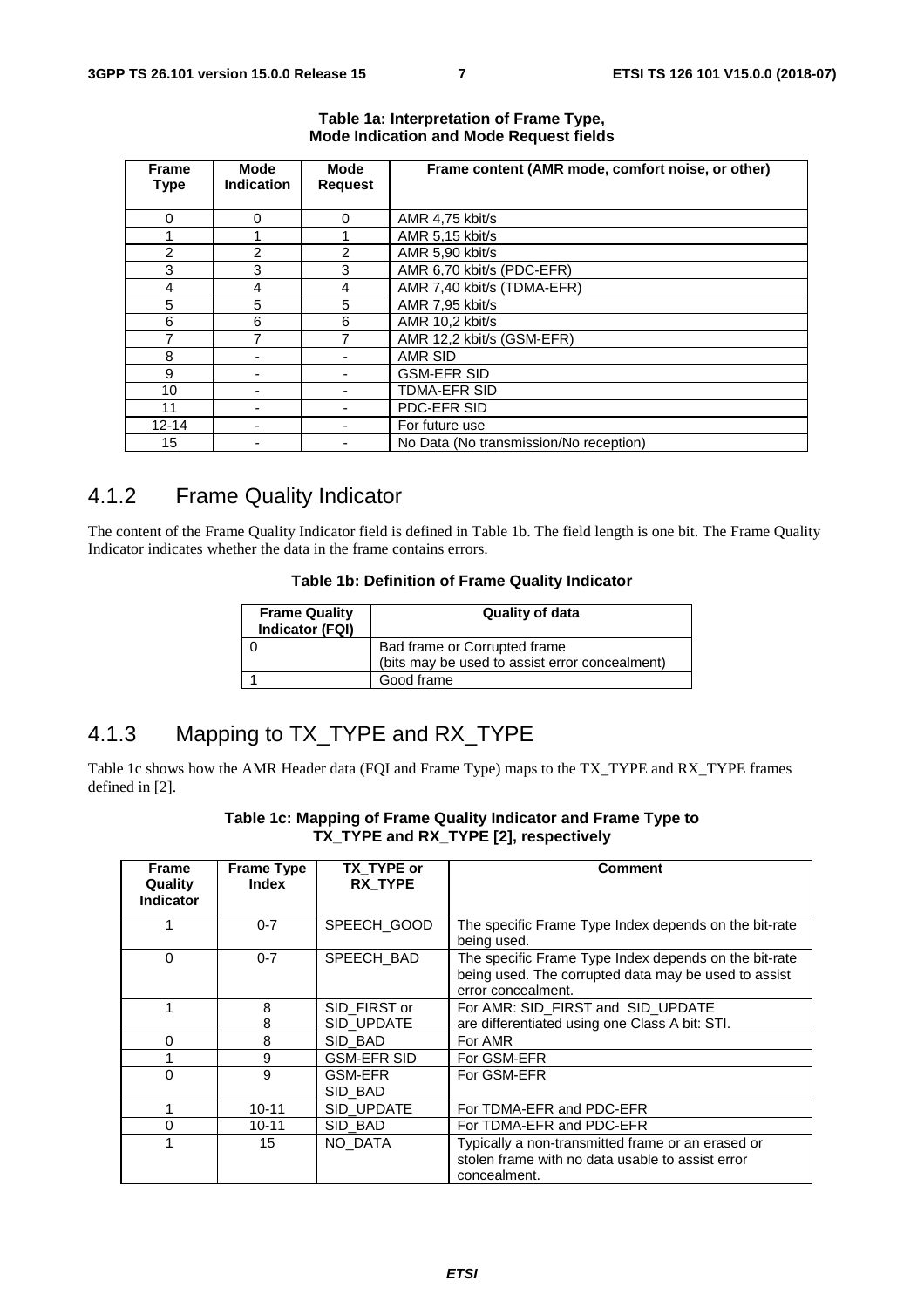#### 4.1.4 Codec CRC

Generic AMR codec frames with Frame Type 0.11 are associated with an 8-bit CRC for error-detection purposes. The Codec CRC field of AMR Auxiliary Information in figure 1 contains the value of this CRC. These eight parity bits are generated by the cyclic generator polynomial:

-  $G(x)=D^8+D^6+D^5+D^4+1$ 

which is computed over all Class A bits of AMR Core Frame. Class A bits for Frame Types 0.7 are defined in subclause 4.2.2 (for speech bits) and for Frame Types 8.11 in subclause 4.2.3 (for comfort noise bits).

When Frame Type Index of table 1a is 15 the CRC field is not included in the Generic AMR frame.

### 4.2 AMR Core Frame

This subclause contains the description of AMR Core Frame of figure 1. The descriptions for AMR Core Frame with speech bits and with comfort noise bit are given separately.

### 4.2.1 AMR Core Frame with speech bits: Bit ordering

This subclause describes how AMR Core Frame carries the coded speech data. The bits produced by the speech encoder are denoted as  $\{s(1), s(2), \ldots, s(K)\}\)$ , where *K* refers to the number of bits produced by the speech encoder as shown in table 2. The notation *s*(*i*) follows that of [1]. The speech encoder output bits are ordered according to their subjective importance. This bit ordering can be utilized for error protection purposes when the speech data is, for example, carried over a radio interface. Tables B.1 to B.8 in Annex B define the AMR IF1 bit ordering for all the eight AMR codec modes. In these tables the speech bits are numbered in the order they are produced by the corresponding speech encoder as described in the relevant tables of TS 26.090 [1]. The reordered bits are denoted below, in the order of decreasing importance, as {*d*(0),*d*(1),...,*d*(*K-1*)}.

The ordering algorithm is described in pseudo code as:

- for  $j = 0$  to  $K-1$
- $d(j) := s(table_m(j) + 1);$

where *table<sub>m</sub>*(*j*) refers to the relevant table in Annex B depending on the AMR mode *m*=0..7. The Annex B tables should be read line by line from left to right. The first element of the table has the index 0.

### 4.2.2 AMR Core Frame with speech bits: Class division

The reordered bits are further divided into three indicative classes according to their subjective importance. This class division is only informative and provides supporting information for mapping this generic format into specific formats. The three different importance classes can then be subject to different error protection in the network.

The importance classes are Class A, Class B, and Class C. Class A contains the bits most sensitive to errors and any error in these bits typically results in a corrupted speech frame which should not be decoded without applying appropriate error concealment. This class is protected by the Codec CRC in AMR Auxiliary Information. Classes B and C contain bits where increasing error rates gradually reduce the speech quality, but decoding of an erroneous speech frame is usually possible without annoying artefacts. Class B bits are more sensitive to errors than Class C bits. The importance ordering applies also within the three different classes and there are no significant step-wise changes in subjective importance between neighbouring bits at the class borders.

The number of speech bits in each class (Class A, Class B, and Class C) for each AMR mode is shown in table 2. The classification in table 2 and the importance ordering *d*(*j*), together, are sufficient to assign all speech bits to their correct classes. For example, when the AMR codec mode is 4.75, then the Class A bits are *d*(0)..*d*(41), Class B bits are  $d(42)$ .. $d(94)$ , and there are no Class C bits.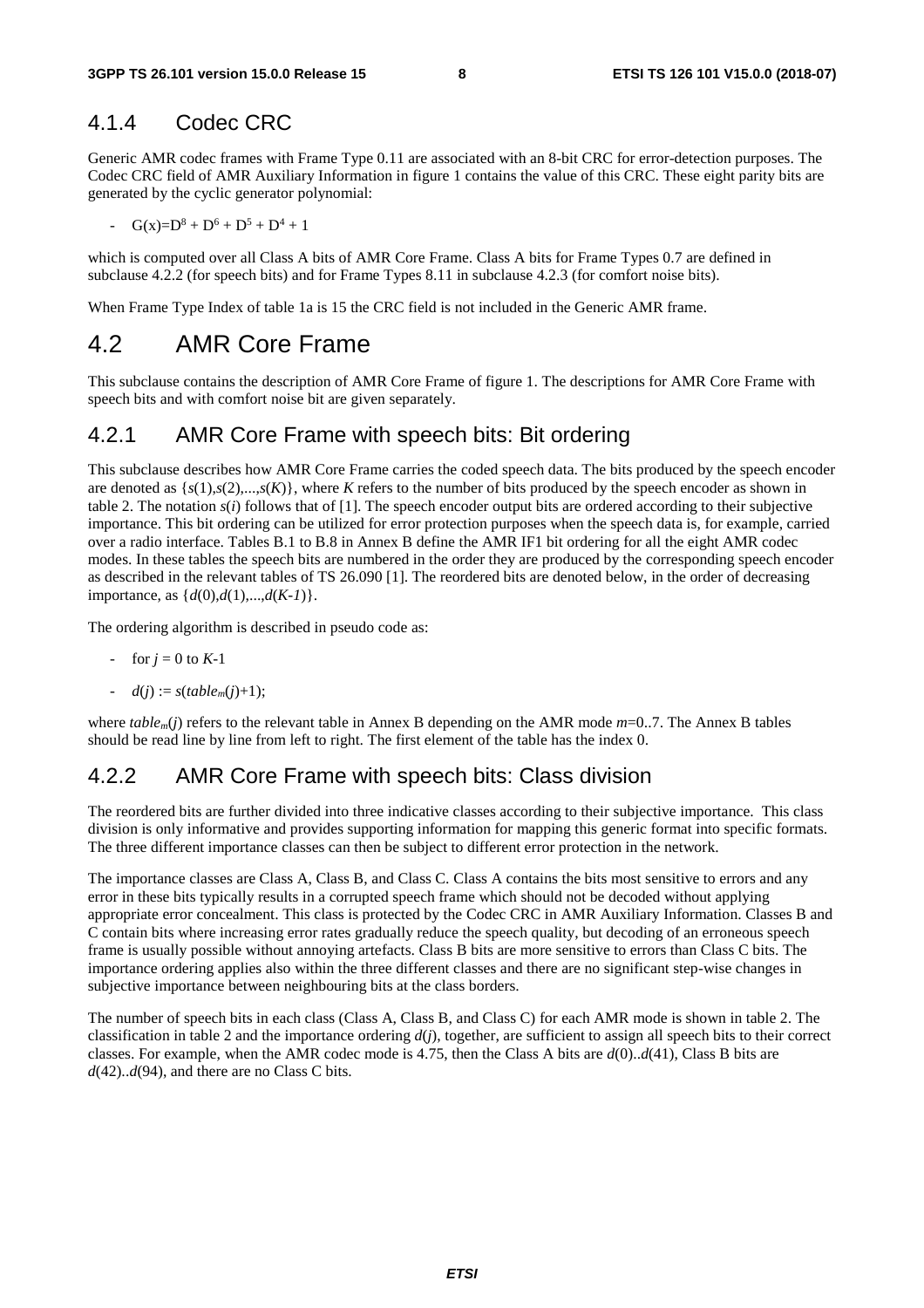| <b>Frame Type</b> | <b>AMR</b><br>codec<br>mode | <b>Total</b><br>number of<br>bits | <b>Class A</b> | <b>Class B</b> | <b>Class C</b> |
|-------------------|-----------------------------|-----------------------------------|----------------|----------------|----------------|
| 0                 | 4,75                        | 95                                | 42             | 53             |                |
|                   | 5,15                        | 103                               | 49             | 54             |                |
| $\mathbf{2}$      | 5,90                        | 118                               | 55             | 63             |                |
| 3                 | 6,70                        | 134                               | 58             | 76             |                |
|                   | 7,40                        | 148                               | 61             | 87             |                |
| 5                 | 7,95                        | 159                               | 75             | 84             |                |
| 6                 | 10,2                        | 204                               | 65             | 99             | 40             |
|                   | 12,2                        | 244                               | 81             | 103            | 60             |

**Table 2: Number of bits in Classes A, B, and C for each AMR codec mode** 

### 4.2.3 AMR Core Frame with comfort noise bits

The AMR Core Frame content for the additional frame type with Frame Type Index 8 in table 1a is described in this subclause. This consists of the frame related to Source Controlled Rate Operation specified in [2].

The data content (comfort noise bits) of the additional frame types is carried in AMR Core Frame. The comfort noise bits are all mapped to Class A of AMR Core Frame and Classes B and C are not used. This is a notation convention only and the class division has no meaning for comfort noise bits.

The number of bits in each class (Class A, Class B, and Class C) for the AMR comfort noise bits (Frame Type Index 8) is shown in table 3. The contents of SID\_UPDATE and SID\_FIRST are divided into three parts (SID Type Indicator (STI), Mode Indication (mi(i)), and Comfort Noise Parameters (s(i)) as defined in [2]. In case of SID\_FIRST the Comfort Noise Parameters bits (s(i)) shall be set to "0".

The comfort noise parameter bits produced by the AMR speech encoder are denoted as  $s(i) = \{s(1), s(2),...,s(35)\}\$ . The notation *s*(*i*) follows that of [3]. These bits are numbered in the order they are produced by the AMR encoder without any reordering. These bits are followed by the SID Type Indicator **STI** and the Mode Indication mi(i)  $=\{mi(0), mi(1), mi(2)\} = \{LSB \dots MSB\}$ . Thus, the AMR SID or comfort noise bits  $\{d(0),d(1),...,d(38)\}$ are formed as defined by the pseudo code below.

- for  $j = 0$  to 34;
- $d(j) := s(j+1);$
- $d(35) := STI;$
- for  $j = 36$  to 38;
- $d(j) := mi(j-36)$ . Note: This mapping is different to the usual mapping: LSB first.

Note: The alternative would be:  $d(j) := mi(38-j)$ : MSB first.

| <b>Frame</b><br>Type<br><b>Index</b> | <b>FQI</b> | <b>AMR</b><br>TX_TYPE or<br><b>RX TYPE</b> | Total<br>number<br>of bits | <b>Class A</b>                        |                                    |                                                            | <b>Class B</b> | <b>Class C</b> |
|--------------------------------------|------------|--------------------------------------------|----------------------------|---------------------------------------|------------------------------------|------------------------------------------------------------|----------------|----------------|
|                                      |            |                                            |                            | SID Type<br><b>Indicator</b><br>(STI) | Mode<br><b>Indication</b><br>mi(i) | <b>Comfort</b><br><b>Noise</b><br><b>Parameter</b><br>s(i) |                |                |
|                                      |            | SID_UPDATE                                 | 39                         | $(= "1")$                             | 3                                  | 35                                                         |                |                |
|                                      |            | SID_FIRST                                  | 39                         | $(= "0")$                             | 3                                  | $35 (= "0")$                                               |                |                |
| 8                                    |            | SID BAD                                    | 39                         |                                       | 3                                  | 35                                                         |                |                |

**Table 3. Bit classification for Frame Type 8 (AMR SID)** 

The number of bits in each class (Class A, Class B, and Class C) for the comfort noise bits of Frame Types 9-11 is shown in Table 7.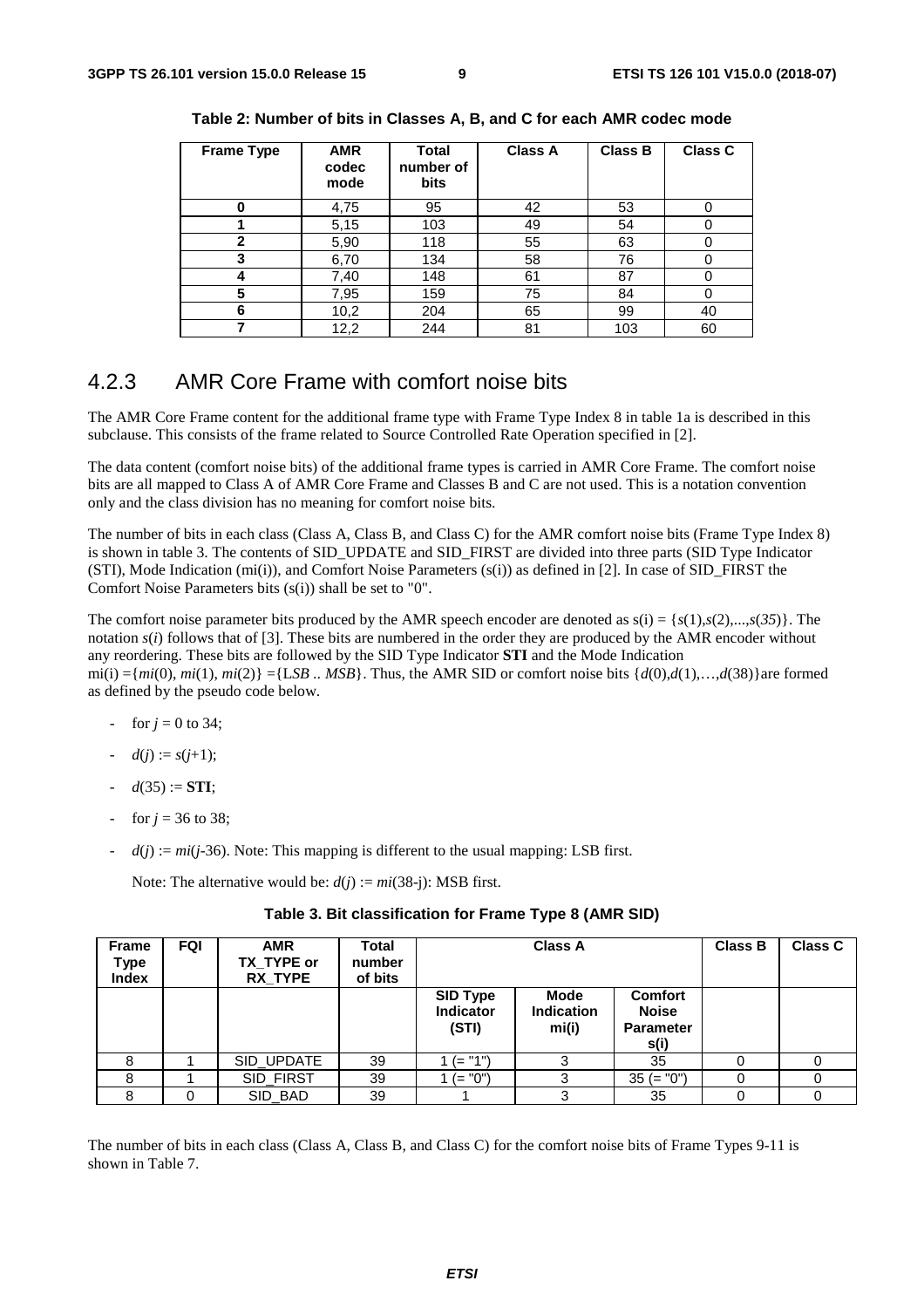**Table 4: void** 

# 4.3 AMR frame composition

The generic AMR frame is formed as a concatenation of AMR Header, AMR Auxiliary Information and the AMR Core Frame, in this order. The MSB of the Frame Type is placed in bit 8 of the first octet (see example in table 5 below), the LSB of the Frame Type is placed in bit 5. Then the next parameter follows, which is the Frame Quality Indicator, and so on. Between Mode Request and Codec CRC five spare bits are inserted to align the Codec CRC and the AMR Core frame to the octet boundary. The first bit of the AMR Core frame d(0) is placed in bit 8 of octet 4. The last bit of the generic AMR frame is the last bit of AMR Core Frame, which is the last bit of speech bits or the last bit of comfort noise bits, as defined in subclauses 4.2.1 and 4.2.3. Table 5 shows the composition for the example of the Codec Mode 6.7kbit/s and table 6 shows the composition for the AMR SID frame.

| Table 5: Mapping of an AMR speech coding mode into the generic AMR frame, AMR IF1, |  |
|------------------------------------------------------------------------------------|--|
| example: AMR 6.7 kbit/s, "good frame", Mode Request = 1.                           |  |
|                                                                                    |  |

|              | <b>MSB</b> | <b>Mapping of bits</b><br><b>AMR 6.7</b> |                 |                           |            |        |                        |                     |  |
|--------------|------------|------------------------------------------|-----------------|---------------------------|------------|--------|------------------------|---------------------|--|
| Octet        | bit 8      | bit 7                                    | bit 6           | bit 5                     | bit 4      | bit 3  | bit 2                  | <b>LSB</b><br>bit 1 |  |
|              |            |                                          |                 |                           |            |        |                        |                     |  |
| 1            |            |                                          | Frame Type (=3) |                           | <b>FQI</b> |        | Mode Indication $(=3)$ |                     |  |
|              | 0          |                                          |                 |                           |            | 0      |                        |                     |  |
| $\mathbf{2}$ |            | Mode Request $(=1)$                      |                 |                           |            | spare  |                        |                     |  |
|              | 0          |                                          |                 | 0                         | 0          | 0      | 0                      | 0                   |  |
| 3            |            |                                          |                 |                           | Codec CRC  |        |                        |                     |  |
|              | CRC(7)     | CRC(6)                                   | CRC(5)          | CRC(4)                    | CRC(3)     | CRC(2) | CRC(1)                 | CRC(0)              |  |
| 4            |            |                                          |                 | AMR Core Frame (octet 1)  |            |        |                        |                     |  |
|              | d(0)       | d(1)                                     | d(2)            | d(3)                      | d(4)       | d(5)   | d(6)                   | d(7)                |  |
| 5.19         |            |                                          |                 |                           |            |        |                        |                     |  |
|              |            |                                          |                 |                           |            |        |                        |                     |  |
| 20           |            |                                          |                 | AMR Core Frame (octet 17) |            |        |                        | undefined           |  |
|              | d(128)     | d(129)                                   | d(130)          | d(131)                    | d(132)     | d(133) |                        |                     |  |

#### **Table 6: Mapping of an AMR SID frame into the generic AMR frame, AMR IF1, example: AMR SID\_Update, "good frame", Mode Indication = 3, Mode Request = 2.**

|              | <b>MSB</b>  |                   |                    | <b>LSB</b> |                          |          |                 |        |
|--------------|-------------|-------------------|--------------------|------------|--------------------------|----------|-----------------|--------|
| Octet        | bit 8       | bit 7             | bit 6              | bit 5      | bit 4                    | bit 3    | bit 2           | bit 1  |
|              |             |                   | Frame Type (=8)    |            | <b>FQI</b>               |          | Mode Indication |        |
|              |             | 0                 | 0                  | 0          |                          |          | undefined       |        |
| $\mathbf{2}$ |             | Mode Request (=2) |                    |            |                          | spare    |                 |        |
|              | <b>MSB</b>  | $\cdots$          | <b>LSB</b>         |            |                          |          |                 |        |
|              | 0           |                   | 0                  | $\Omega$   | $\Omega$                 | 0        | 0               | 0      |
| 3            |             |                   |                    |            | Codec CRC                |          |                 |        |
|              | CRC(7)      | CRC(6)            | CRC(5)             | CRC(4)     | CRC(3)                   | CRC(2)   | CRC(1)          | CRC(0) |
| 4            |             |                   |                    |            | AMR Core Frame (octet 1) |          |                 |        |
|              | $d(0)=s(1)$ | $d(1)=s(2)$       | d(2)               | d(3)       | d(4)                     | d(5)     | d(6)            | d(7)   |
| 57           |             |                   |                    |            |                          |          |                 |        |
|              |             |                   |                    |            |                          |          |                 |        |
| 8            |             |                   |                    | <b>STI</b> | Mode Indication $(=3)$   | undef.   |                 |        |
|              |             |                   |                    |            | <b>LSB</b>               | $\cdots$ | <b>MSB</b>      |        |
|              | d(32)       | d(33)             | $d(34) =$<br>s(35) |            |                          | 1        | 0               |        |

Table 7 summarizes all possible AMR frame format combinations in terms of number of bits in each field.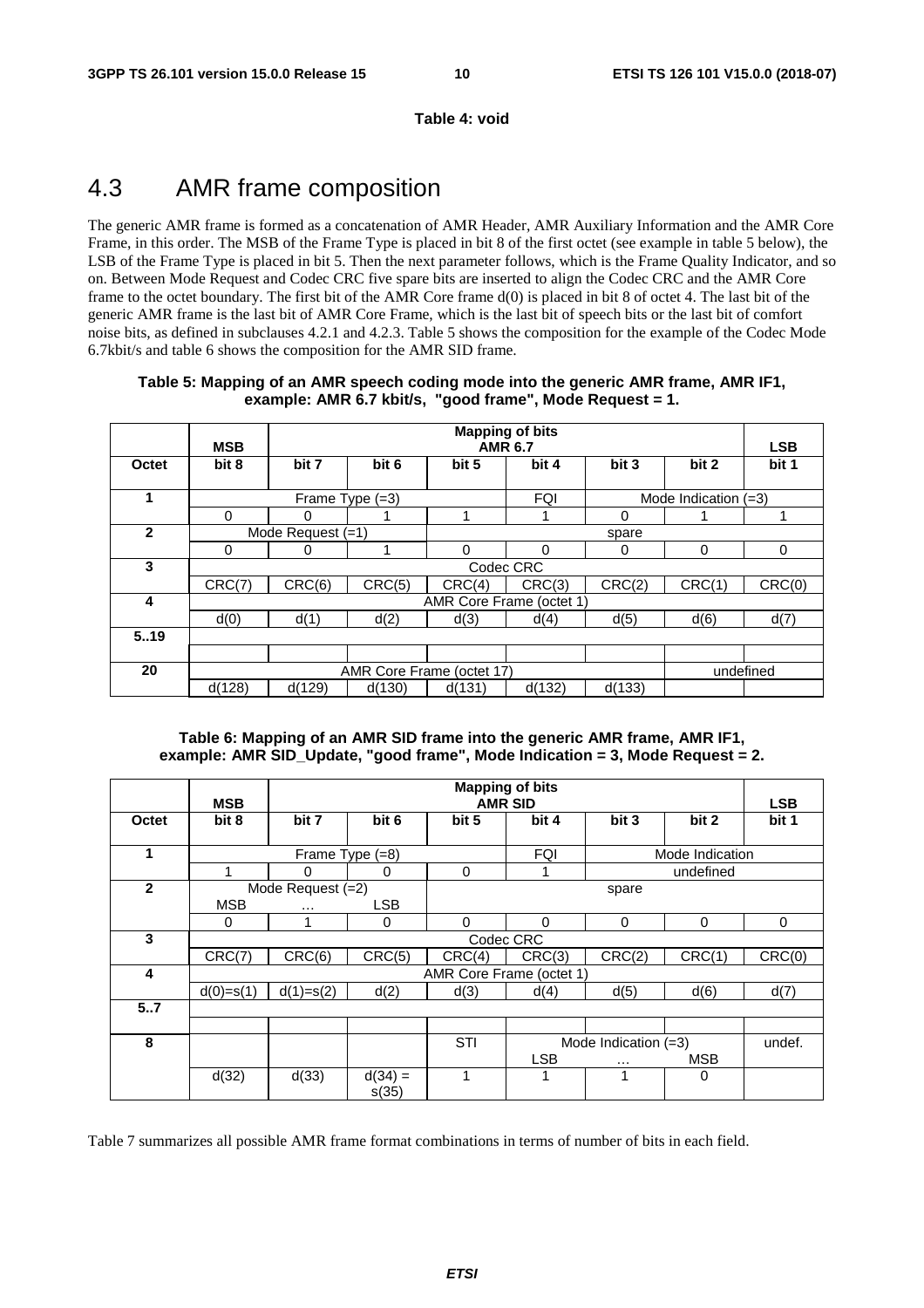| Frame<br><b>Type</b><br>Index | Frame<br><b>Type</b> | Frame<br>Quality<br>Indicator | <b>Mode</b><br>Indication | <b>Mode</b><br><b>Request</b> | <b>Codec</b><br><b>CRC</b> | <b>Class A</b> | Class B               | <b>Class C</b> | <b>Total</b>   |
|-------------------------------|----------------------|-------------------------------|---------------------------|-------------------------------|----------------------------|----------------|-----------------------|----------------|----------------|
|                               |                      |                               |                           |                               |                            |                | <b>AMR Core Frame</b> |                |                |
| $\mathbf 0$                   | $\overline{4}$       | $\mathbf{1}$                  | 3                         | 3                             | 8                          | 42             | 53                    | $\mathbf 0$    | 114            |
| 1                             | 4                    | $\mathbf{1}$                  | 3                         | 3                             | 8                          | 49             | 54                    | $\mathbf 0$    | 122            |
| $\overline{c}$                | 4                    | 1                             | 3                         | 3                             | 8                          | 55             | 63                    | $\mathbf 0$    | 137            |
| 3                             | 4                    | 1                             | 3                         | 3                             | 8                          | 58             | 76                    | $\mathbf 0$    | 153            |
| 4                             | 4                    | 1                             | 3                         | 3                             | 8                          | 61             | 87                    | $\mathbf 0$    | 167            |
| 5                             | 4                    | 1                             | 3                         | 3                             | 8                          | 75             | 84                    | $\mathbf 0$    | 178            |
| 6                             | 4                    | 1                             | 3                         | 3                             | 8                          | 65             | 99                    | 40             | 223            |
| $\overline{7}$                | 4                    | 1                             | 3                         | 3                             | 8                          | 81             | 103                   | 60             | 263            |
| 8                             | 4                    | 1                             | 3                         | $\overline{3}$                | 8                          | 39             | $\Omega$              | $\Omega$       | 58             |
| 9                             | 4                    | $\mathbf{1}$                  | $\overline{3}$            | $\overline{3}$                | $\overline{8}$             | 43             | $\mathbf 0$           | $\mathbf 0$    | 62             |
| 10                            | 4                    | 1                             | 3                         | 3                             | 8                          | 38             | $\mathbf 0$           | $\mathbf 0$    | 57             |
| 11                            | 4                    | 1                             | 3                         | 3                             | 8                          | 37             | $\mathbf 0$           | $\mathbf 0$    | 56             |
| 12                            | Not used             |                               |                           |                               |                            |                |                       |                |                |
| 13                            | Not used             |                               |                           |                               |                            |                |                       |                |                |
| 14                            | Not used             |                               |                           |                               |                            |                |                       |                |                |
| 15                            | 4                    | $\mathbf 0$                   | $\mathbf 0$               | $\mathbf 0$                   | $\mathbf 0$                | $\mathbf 0$    | $\mathbf 0$           | $\mathbf 0$    | $\overline{4}$ |

**Table 7. Number of bits for different fields in different AMR frame compositions** 

### 4.4 GSM-EFR Frame Composition

This subclause contains the description of the generic GSM-EFR Frame of Figure 1. The descriptions for the generic GSM-EFR Frame with speech bits and with comfort noise bit are given separately.

### 4.4.1 GSM-EFR Frame with speech bits

The generic GSM-EFR frame for speech data bits is formed like for the AMR mode 12.2 kbit/s.

The same Frame Type (Frame Type 7) is used also for GSM-EFR. The Mode Indication and Mode Request fields are set to "7". The GSM-EFR Core Frame for speech data bits is identical to the AMR Core Frame for speech data bits in the AMR mode with 12.2 kbit/s.

### 4.4.2 GSM-EFR Frame with comfort noise bits

The GSM-EFR Frame content for the additional frame type with Frame Type Index 9 in Table 1a are described in this subclause. This consists of the frame related to GSM-EFR Comfort Noise Aspects as specified in [4] and [5].

The comfort noise bits are all mapped to Class A. Classes B and C are not used (see Table 7).

The contents of GSM-EFR SID is the Comfort Noise Parameters (s(i)) as defined in [4]. The Comfort noise parameters are computed as described in [5] by the GSM-EFR speech encoder and are denoted as  $s(i) = \{s(1), s(2), \ldots, s(38),$ s(87),s(88),...,s(91)}. The notation *s*(*i*) follows that of [4] (Table 6). The notation  $d(i) = \{d(0) \dots d(42)\}\$ is local to the present document and is formed as defined by the pseudo code below.

for  $j = 0$  to 37  $d(j) := s(j+1);$  /\* LSP parameters in  $s(1)$  to  $s(38)$  \*/; for  $i = 38$  to 42

 $d(j) := s(j+49)$ ; /\* fixed codebook gain parameter in  $s(87)$ - $s(91)$  \*/

Table 8 shows the composition for the generic GSM-EFR SID frame.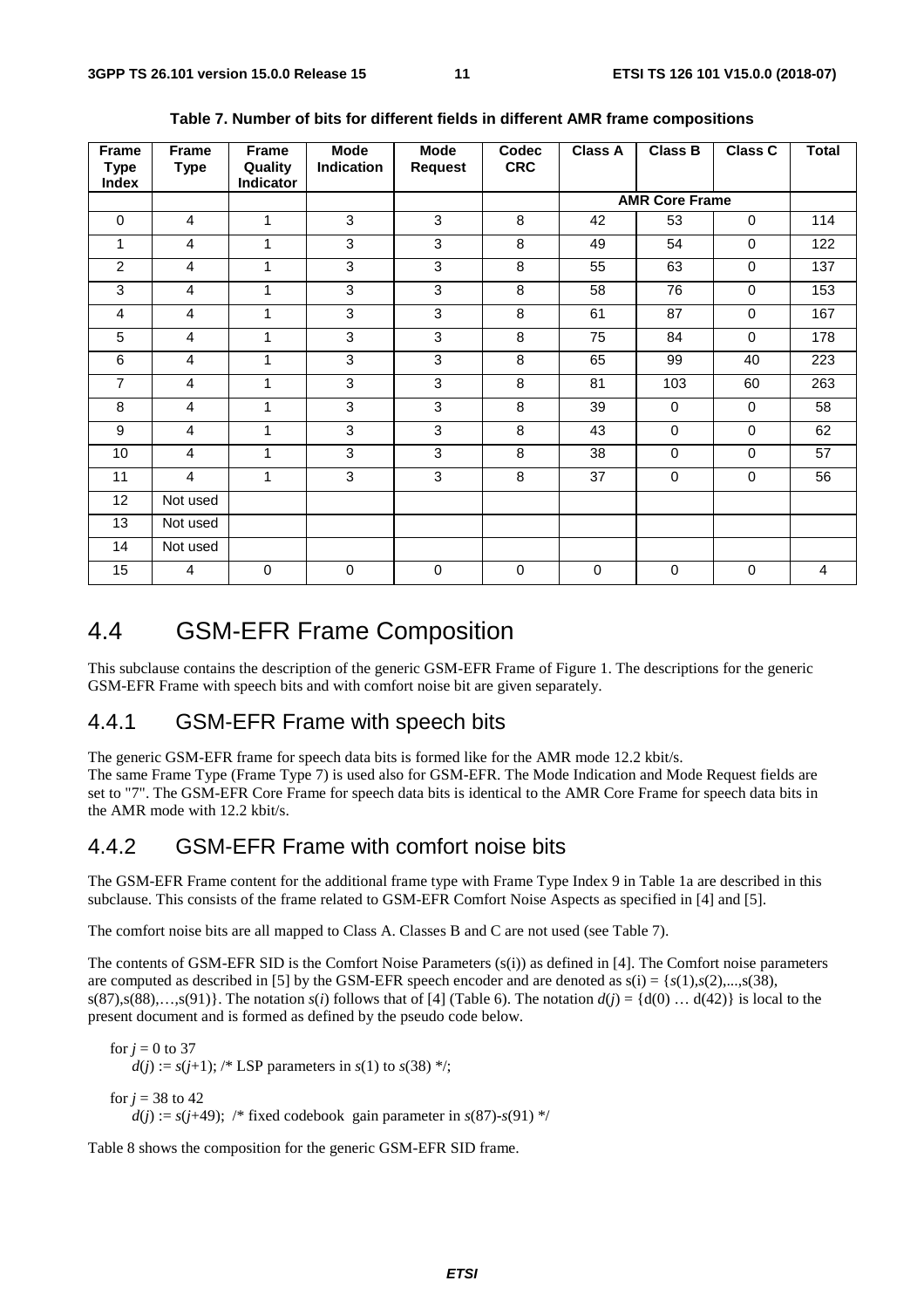#### **Table 8: Mapping of the GSM-EFR SID frame into the generic AMR frame format, AMR IF1, Example of a good GSM-EFR SID frame (FQI=1).**

|             |               | Mapping of bits for GSM-EFR SID |                 |                      |               |               |                        |               |
|-------------|---------------|---------------------------------|-----------------|----------------------|---------------|---------------|------------------------|---------------|
|             | <b>MSB</b>    |                                 |                 |                      |               |               |                        | <b>LSB</b>    |
| Octet       | bit 8         | bit 7                           | bit 6           | bit 5                | bit 4         | bit 3         | bit 2                  | bit 1         |
|             |               |                                 |                 |                      |               |               |                        |               |
| 1           |               |                                 | Frame Type (=9) |                      | <b>FQI</b>    |               | Mode Indication $(=7)$ |               |
|             | 1             | 0                               | 0               |                      |               |               |                        |               |
| $\mathbf 2$ |               | Mode Request $(=7)$             |                 |                      |               | spare         |                        |               |
|             | 1             |                                 |                 | 0                    | $\Omega$      | 0             | 0                      | 0             |
| 3           |               |                                 |                 |                      | Codec CRC     |               |                        |               |
|             | CRC(7)        | CRC(6)                          | CRC(5)          | CRC(4)               | CRC(3)        | CRC(2)        | CRC(1)                 | CRC(0)        |
| 4           |               |                                 |                 | Core Frame (octet 1) |               |               |                        |               |
|             | $d(0)=s(1)$   | $d(1)=s(2)$                     | d(2)            | d(3)                 | d(4)          | d(5)          | d(6)                   | d(7)          |
| 5.7         |               |                                 |                 |                      |               |               |                        |               |
|             |               |                                 |                 |                      |               |               |                        |               |
| 8           |               |                                 |                 |                      |               |               |                        |               |
|             | d(32)         | d(33)                           | d(34)           | d(35)                | $d(36)=s(37)$ | $d(37)=s(38)$ | $d(38)=s(87)$          | $d(39)=s(88)$ |
| 9           |               |                                 |                 |                      |               | spare         |                        |               |
|             | $d(40)=s(89)$ | $d(41)=s(90)$                   | $d(42)=s(91)$   | 0                    | 0             | 0             | 0                      | 0             |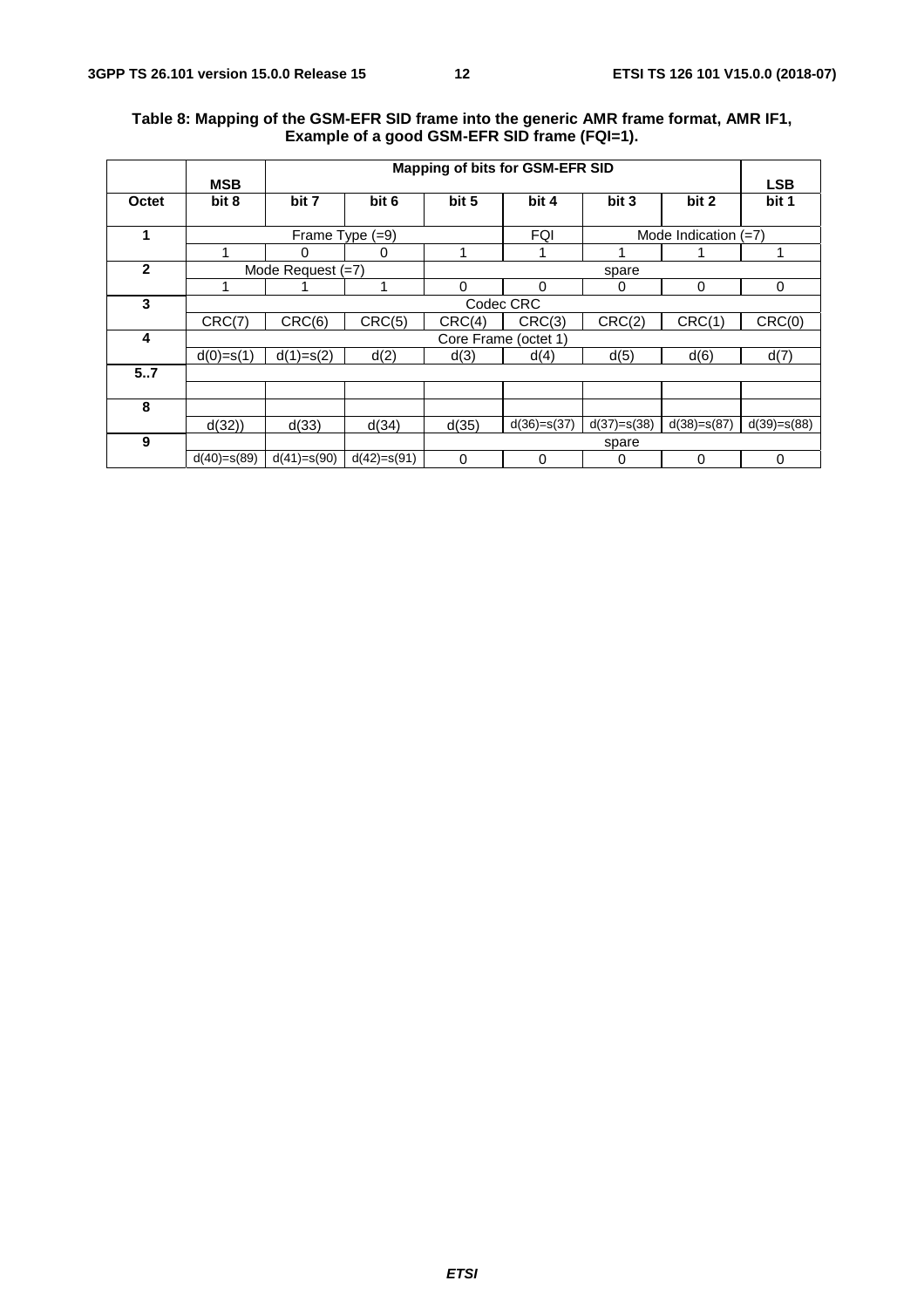# Annex A (informative): AMR Interface Format 2 (with octet alignment)

This annex defines an octet-aligned frame format for the AMR codec. This format is useful, for example, when the AMR codec is used in connection with applicable ITU-T H-series of recommendations. The format is referred to as AMR Interface Format 2 (AMR IF2).

The AMR IF2 frame is formed by concatenation of the 4-bit Frame Type field (as defined for AMR IF1 in subclause 4.1.1) and the AMR Core Frame (as defined for AMR IF1 in subclause 4.2) as shown in figure A.1. The length of the AMR Core Frame field depends on the particular Frame Type. The total number of bits in the AMR IF2 speech frames in the different modes is typically not a multiple of eight and bit stuffing is needed to achieve an octet structure.



**Figure A.1: Frame structure for AMR IF2** 

Table A.1a shows an example how the AMR 6.7 kbit/s mode is mapped into AMR IF2. The four LSBs of the first octet (octet 1) consist of the Frame Type(=3) for the AMR 6.7 kbit/s mode (see table 1a in AMR IF1 specification). This data field is followed by the 134 AMR Core Frame speech bits (*d*(0)…*d*(133)) which consist of 58 Class A bits and 76 Class B bits as described in table 2 for AMR IF1. This results in a total of 138 bits and 6 bits are needed for Bit Stuffing to arrive to the closest multiple of 8 which is 144 bits.

#### **Table A.1a: Example mapping of the AMR speech coding mode 6.7kbit/s into AMR IF2. The bits used for Bit Stuffing are denoted as UB (for "unused bit").**

|              | <b>MSB</b> | <b>Mapping of bits</b><br><b>AMR 6.7</b> |                                           |          |            |                    |          |            |  |  |
|--------------|------------|------------------------------------------|-------------------------------------------|----------|------------|--------------------|----------|------------|--|--|
| Octet        | bit 8      | bit 7                                    | bit 2<br>bit 6<br>bit 5<br>bit 4<br>bit 3 |          |            |                    |          |            |  |  |
| 1            |            |                                          |                                           |          |            | Frame Type $(= 3)$ |          |            |  |  |
|              |            |                                          |                                           |          | <b>MSB</b> |                    |          | <b>LSB</b> |  |  |
|              | d(3)       | d(2)                                     | d(1)                                      | d(0)     | 0          |                    |          |            |  |  |
| $\mathbf{2}$ | d(11)      | d(10)                                    | d(9)                                      | d(8)     | d(7)       | d(6)               | d(5)     | d(4)       |  |  |
| 3            | $\cdots$   | $\cdots$                                 | $\cdots$                                  | $\cdots$ | $\cdots$   | $\cdots$           | $\cdots$ | d(12)      |  |  |
| 18           |            |                                          |                                           |          |            |                    | d(133)   | d(132)     |  |  |
|              |            | Stuffing bits                            |                                           |          |            |                    |          |            |  |  |
|              | UB         | UB                                       | UB                                        | UB       | UB         | UB                 | d(133)   | d(132)     |  |  |

Table A.1b shows the composition of AMR IF2 frames for all Frame Types in terms of how many bits are used for each field of figure A.1.

Tables A.2 to A.5 specify how the AMR Core Frame comfort noise bits of Frame Types 8-11 are mapped to AMR IF2. Table A.6 specifies the mapping for an empty frame ("no transmission").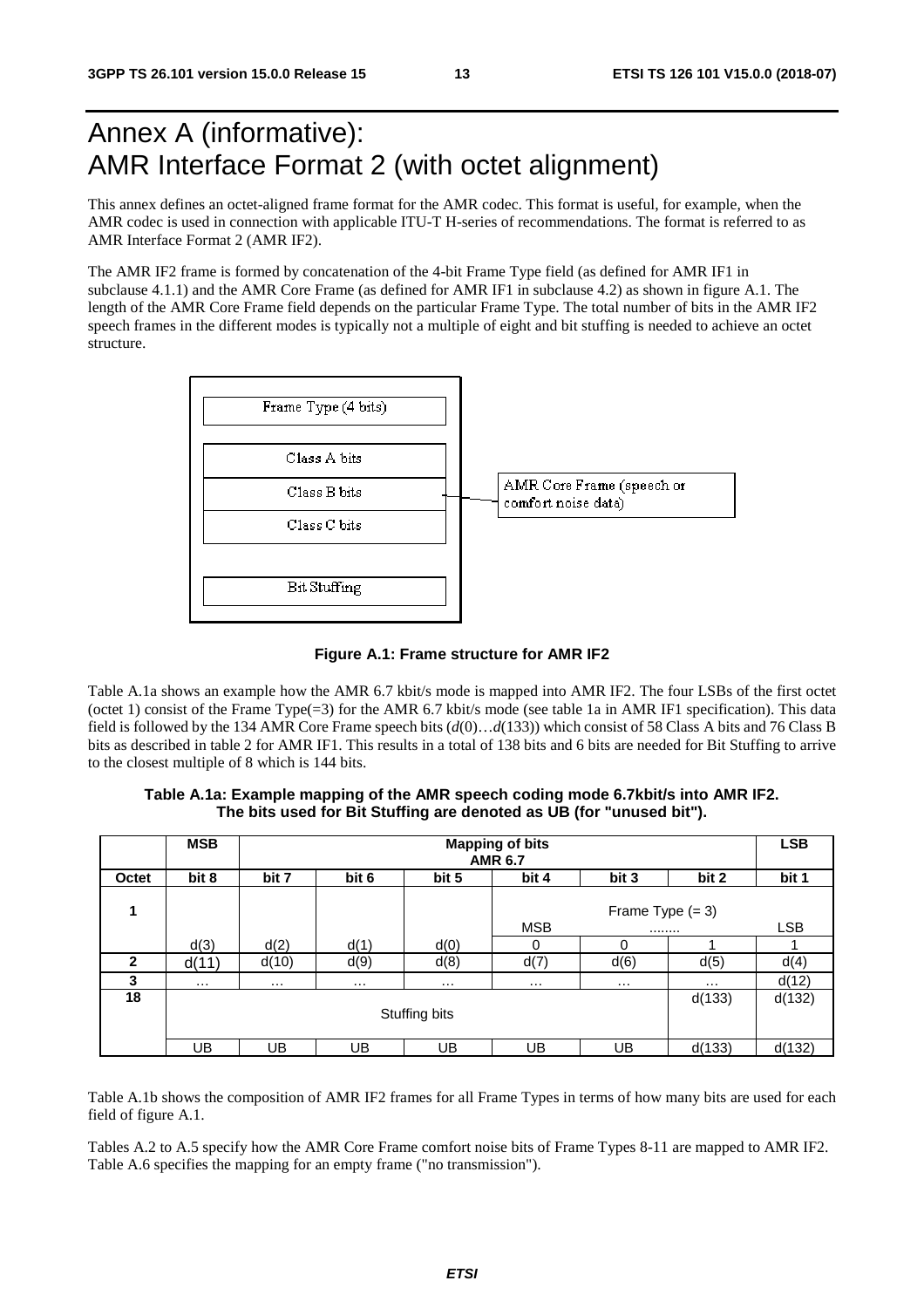| <b>Frame</b><br><b>Type Index</b> | <b>Frame content</b> | Number of bits in<br><b>Frame Type</b> | Number of Bits in<br><b>AMR Core Frame</b> | <b>Number of Bits in</b><br><b>Bit Stuffing</b> | <b>Number of</b><br>octets (N) |
|-----------------------------------|----------------------|----------------------------------------|--------------------------------------------|-------------------------------------------------|--------------------------------|
|                                   |                      |                                        |                                            |                                                 |                                |
|                                   | AMR 4,75             |                                        | 95                                         | 5                                               | 13                             |
|                                   | AMR 5,15             |                                        | 103                                        | 5                                               | 14                             |
| $\mathbf{2}$                      | AMR 5,90             |                                        | 118                                        | 6                                               | 16                             |
| 3                                 | AMR 6,70             |                                        | 134                                        | 6                                               | 18                             |
| 4                                 | AMR 7,40             | 4                                      | 148                                        | 0                                               | 19                             |
| 5                                 | AMR 7,95             |                                        | 159                                        | 5                                               | 21                             |
| 6                                 | AMR 10,2             |                                        | 204                                        | 0                                               | 26                             |
|                                   | AMR 12,2             |                                        | 244                                        | 0                                               | 31                             |
| 8                                 | AMR SID              |                                        | 39                                         | 5                                               | 6                              |
| 9                                 | <b>GSM-EFR SID</b>   |                                        | 43                                         |                                                 | 6                              |
| 10                                | TDMA-EFR SID         |                                        | 38                                         | 6                                               | 6                              |
| 11                                | PDC-EFR SID          |                                        | 37                                         |                                                 | 6                              |
| $12 - 14$                         | For future use       |                                        |                                            |                                                 |                                |
| 15                                | No Data              | 4                                      | 0                                          | 4                                               |                                |

**Table A.1b: Composition of AMR IF2 Frames for all Frame Types.** 

**Table A.2: Mapping of bits for Frame Type 8 (AMR SID) (Bits s1 to s35 refer to TS 26.092)** 

|              | <b>MSB</b>                                              |                                        |                               |                            | <b>Mapping of bits</b><br><b>AMR SID</b> |                        |             | <b>LSB</b>                              |  |  |
|--------------|---------------------------------------------------------|----------------------------------------|-------------------------------|----------------------------|------------------------------------------|------------------------|-------------|-----------------------------------------|--|--|
| Octet        | bit 8                                                   | bit 7                                  | bit 6                         | bit 5                      | bit 4                                    | bit 3                  | bit 2       | bit 1                                   |  |  |
|              | Index of $1st$<br>LSF subvector                         |                                        | index of LSF reference vector |                            | <b>MSB</b>                               | Frame Type $(= 8)$<br> |             | <b>LSB</b>                              |  |  |
| 1            | s4                                                      | s3                                     | s2                            | s1                         | 1                                        | 0                      | $\mathbf 0$ | 0                                       |  |  |
|              | Index of 2 <sup>nd</sup><br>LSF subvector               |                                        |                               |                            |                                          |                        |             |                                         |  |  |
| $\mathbf{2}$ | s12                                                     | S <sub>11</sub>                        | s10                           | s9                         | s8                                       | s7                     | s6          | s5                                      |  |  |
|              |                                                         | index of 2 <sup>nd</sup> LSF subvector |                               |                            |                                          |                        |             |                                         |  |  |
| 3            | s20                                                     | S <sub>19</sub>                        | s18                           | s17                        | s16                                      | s15                    | s14         | s13                                     |  |  |
|              |                                                         |                                        |                               | index of 3rd LSF subvector |                                          |                        |             |                                         |  |  |
| 4            | s28                                                     | s27                                    | s26                           | s25                        | s24                                      | s23                    | s22         | s21                                     |  |  |
|              | SID Type<br>Indicator                                   |                                        |                               |                            | frame energy                             |                        |             | index of 3rd<br><b>LSF</b><br>subvector |  |  |
| 5            | t1                                                      | s35                                    | s34                           | s33                        | s32                                      | s31                    | s30         | s29                                     |  |  |
|              | Mode Indication<br>Stuffing bits<br><b>MSB</b><br>mi(i) |                                        |                               |                            |                                          |                        |             |                                         |  |  |
| 6            | <b>UB</b>                                               | <b>UB</b>                              | <b>UB</b>                     | UB                         | UB                                       | mi(2)                  | mi(1)       | mi(0)                                   |  |  |

Definitions of additional descriptor bits needed for the silence descriptor in the table are as follows: SID-type Indicator STI is {0=SID\_FIRST, 1=SID\_UPDATE }, Mode Indication (mi(0)- mi(2)) is the AMR codec mode according to the first eight entries in table 1a.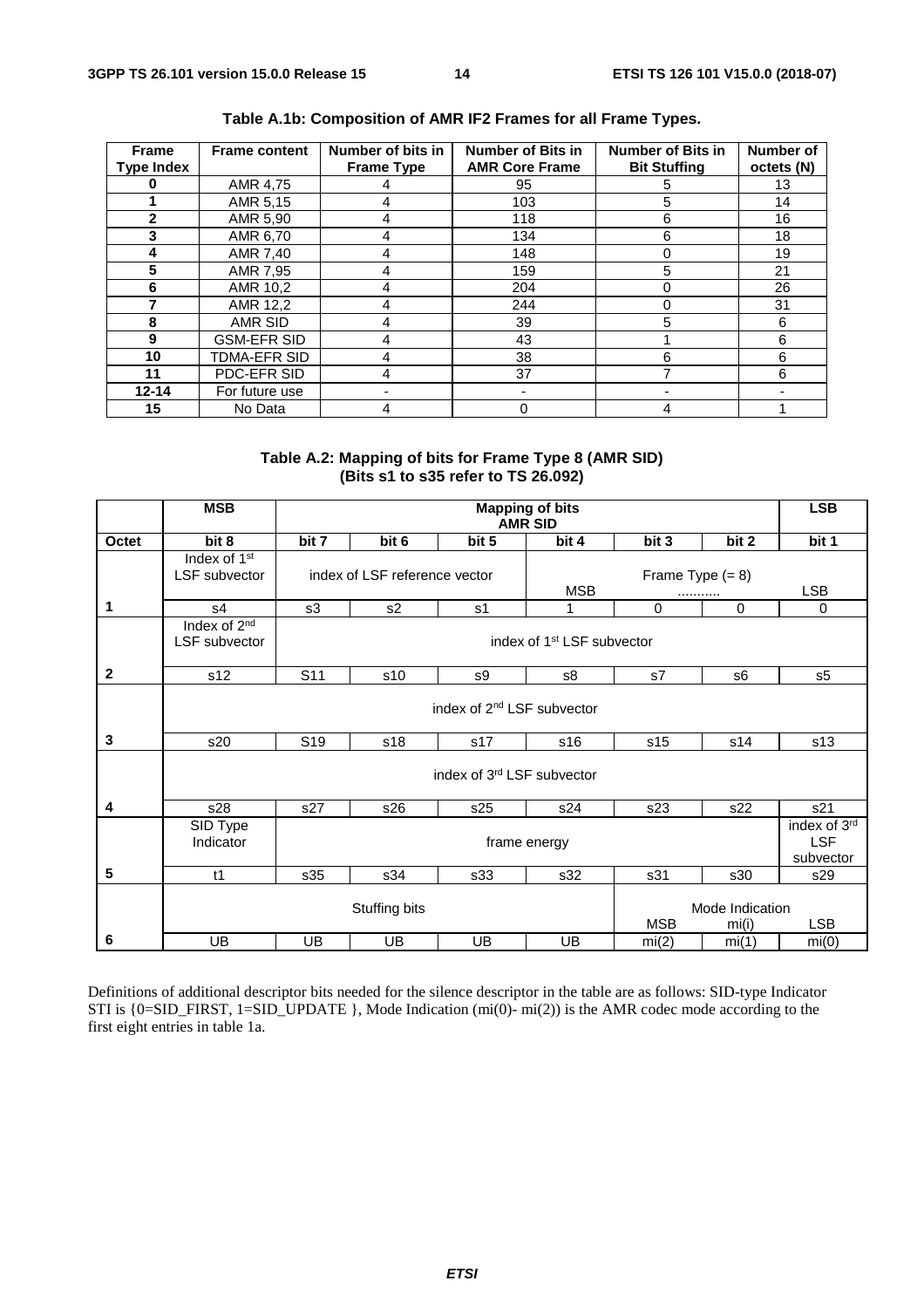|                 | <b>MSB</b>      |                                        |                                        |                     | <b>Mapping of bits</b><br><b>GSM-EFR SID</b> |                                        |       | <b>LSB</b>                                |  |
|-----------------|-----------------|----------------------------------------|----------------------------------------|---------------------|----------------------------------------------|----------------------------------------|-------|-------------------------------------------|--|
| Octet           | bit 8           | bit 7                                  | bit 6                                  | bit 5               | bit 4                                        | bit 3                                  | bit 2 | bit 1                                     |  |
|                 |                 | Index of 1 <sup>st</sup> LSF subMatrix |                                        |                     | Frame Type $(= 9)$                           |                                        |       |                                           |  |
| 1               | s4              | s3                                     | s <sub>2</sub>                         | s1                  | 1                                            | 0                                      | 0     | 1                                         |  |
|                 |                 |                                        | Index of 2 <sup>nd</sup> LSF submatrix |                     | index of 1 <sup>st</sup> LSF subMatrix       |                                        |       |                                           |  |
| $\mathbf{2}$    | s <sub>12</sub> | s11                                    | s10                                    | s9                  | s8                                           | s7                                     | s6    | s <sub>5</sub>                            |  |
|                 |                 |                                        | Index of 3 <sup>rd</sup> LSF submatrix |                     | Index of 2 <sup>nd</sup> LSF submatrix       |                                        |       |                                           |  |
| 3               | s20             | s19                                    | s18                                    | s17                 | s16                                          | s15                                    | s14   | s <sub>13</sub>                           |  |
|                 |                 | index of 4 <sup>th</sup> LSF submatrix |                                        |                     | sign of 3rd<br><b>LSF</b><br>submatrix       | index of 3 <sup>rd</sup> LSF submatrix |       |                                           |  |
| 4               | s28             | s27                                    | s26                                    | s25                 | s24                                          | s23                                    | s21   |                                           |  |
| $5\phantom{.0}$ |                 |                                        | index of 5 <sup>th</sup> LSF submatrix |                     |                                              | index of 4 <sup>th</sup> LSF submatrix |       |                                           |  |
|                 | s36             | s35                                    | s34                                    | s33                 | s32                                          | s31                                    | s30   | s29                                       |  |
|                 | Stuffing bit    |                                        |                                        | fixed codebook gain |                                              |                                        |       | index of 5 <sup>th</sup> LSF<br>submatrix |  |
| 6               | <b>UB</b>       | s91                                    | s90                                    | s89                 | <b>s88</b>                                   | s87                                    | s38   | s37                                       |  |

#### **Table A.3: Mapping of bits for Frame Type 9 (GSM-EFR SID) (Bits s1 to s91 refer to GSM 46.060)**

#### **Table A.4: Mapping of bits for Frame Type 10 (TDMA-EFR SID) (Bits cn0 to cn37 refer to IS-641-A)**

|              | <b>MSB</b> |                                            |                                        |                            | <b>Mapping of bits</b><br><b>TDMA-EFR SID</b> |                                     |       | <b>LSB</b>  |  |
|--------------|------------|--------------------------------------------|----------------------------------------|----------------------------|-----------------------------------------------|-------------------------------------|-------|-------------|--|
| Octet        | bit 8      | bit 7                                      | bit 6                                  | bit 5                      | bit 4                                         | bit 3                               | bit 2 | bit 1       |  |
|              |            |                                            | Index of 1 <sup>st</sup> LSF subvector |                            | Frame Type $(= 10)$                           |                                     |       |             |  |
| 1            | cn3        | cn2                                        | cn1                                    | cn0                        | 1                                             | $\mathbf 0$                         | 1     | $\mathbf 0$ |  |
|              |            |                                            | Index of 2 <sup>nd</sup> LSF subvector |                            | index of 1 <sup>st</sup> LSF subvector        |                                     |       |             |  |
| $\mathbf{2}$ | cn11       | Cn10                                       | cn <sub>9</sub>                        | cn8                        | cn7                                           | cn6                                 | cn5   | cn4         |  |
|              |            | Index of 3rd LSF subvector                 |                                        |                            |                                               |                                     |       |             |  |
| 3            | cn19       | cn18                                       | cn17                                   | cn16                       | cn15                                          | cn14                                | cn13  | cn12        |  |
|              |            | <b>Random Excitation Gain</b>              |                                        | index of 3rd LSF subvector |                                               |                                     |       |             |  |
| 4            | cn27       | cn26                                       | cn25                                   | cn24                       | cn23                                          | cn22                                | cn21  | cn20        |  |
|              |            | Index of 1 <sup>st</sup> RESC<br>parameter |                                        |                            |                                               |                                     |       |             |  |
| 5            | cn35       | cn34                                       | cn33                                   | cn32                       | cn31                                          | cn30                                | cn29  | cn28        |  |
|              |            |                                            |                                        | Stuffing bits              |                                               | Index of $2^{nd}$ RESC<br>parameter |       |             |  |
| 6            | UB         | UB                                         | UB                                     | UB                         | UB                                            | UB                                  | cn37  | cn36        |  |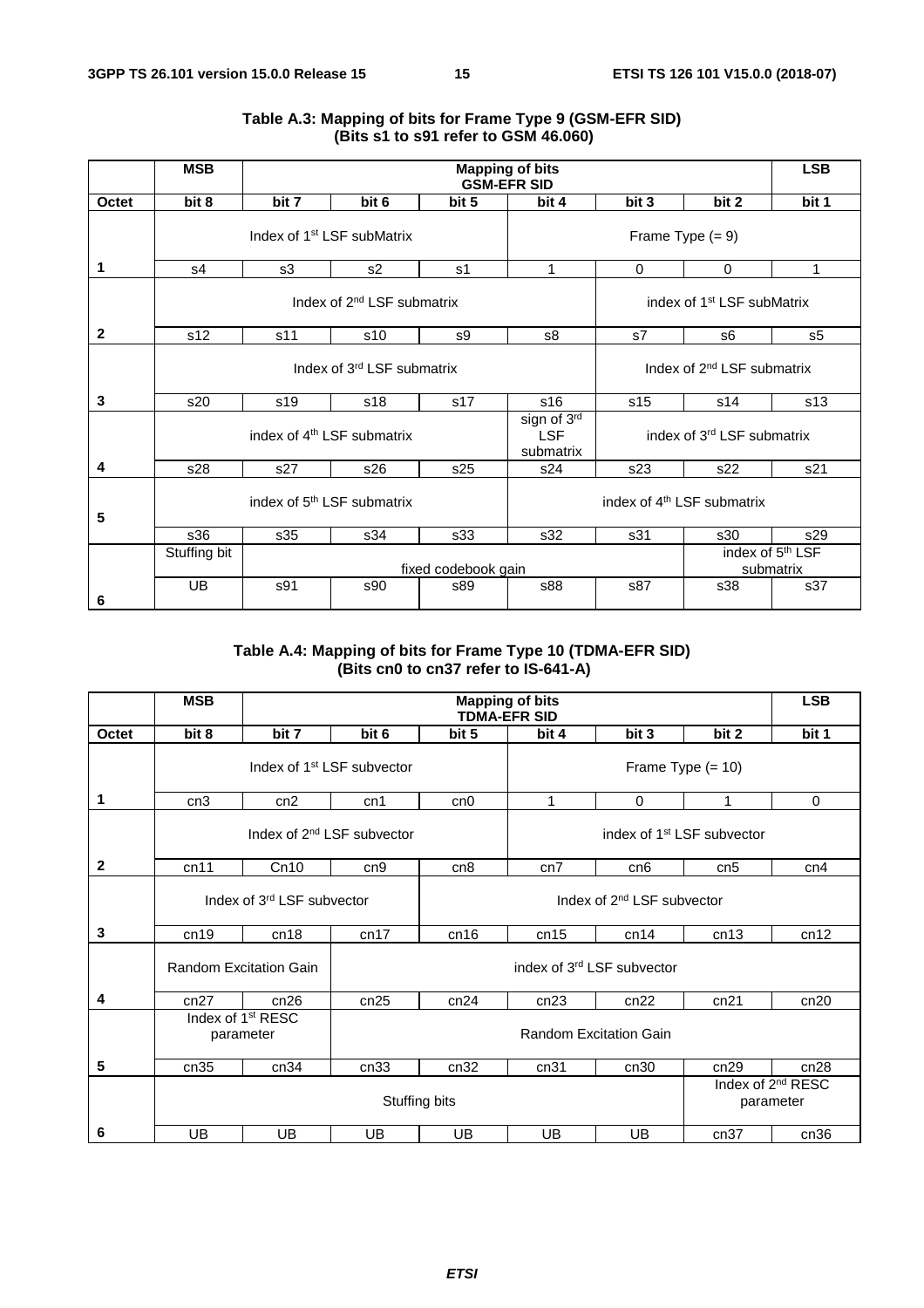|              | <b>MSB</b>                                          |                                        |                                                      | <b>Mapping of bits</b><br><b>PDC-EFR SID</b> |       |       |       | <b>LSB</b> |  |  |
|--------------|-----------------------------------------------------|----------------------------------------|------------------------------------------------------|----------------------------------------------|-------|-------|-------|------------|--|--|
| Octet        | bit 8                                               | bit 7                                  | bit 6                                                | bit 5                                        | bit 4 | bit 3 | bit 2 | bit 1      |  |  |
|              | index of 1 <sup>st</sup><br><b>LSF</b><br>subvector |                                        | index of LSF reference vector<br>Frame Type $(= 11)$ |                                              |       |       |       |            |  |  |
| 1            | s4                                                  | s3                                     | s <sub>2</sub>                                       | s <sub>1</sub>                               | 1     | 0     | 1     | 1          |  |  |
|              | index of 2 <sup>nd</sup><br><b>LSF</b><br>subvector |                                        | index of 1 <sup>st</sup> LSF subvector               |                                              |       |       |       |            |  |  |
| $\mathbf{2}$ | s12                                                 | s11                                    | s10                                                  | s9                                           | s8    | s7    | s6    | s5         |  |  |
|              |                                                     | index of 2 <sup>nd</sup> LSF subvector |                                                      |                                              |       |       |       |            |  |  |
| 3            | s20                                                 | s19                                    | s18                                                  | s17                                          | s16   | s15   | s14   | s13        |  |  |
|              |                                                     |                                        |                                                      | index of 3rd LSF subvector                   |       |       |       |            |  |  |
| 4            | s28                                                 | s27                                    | s26                                                  | s25                                          | s24   | s23   | s22   | s21        |  |  |
|              | SID type                                            |                                        | frame energy                                         |                                              |       |       |       |            |  |  |
| 5            | t1                                                  | s35                                    | s34                                                  | s33                                          | s32   | s31   | s30   | s29        |  |  |
|              |                                                     |                                        |                                                      | Stuffing bits                                |       |       |       | SID type   |  |  |
| 6            | <b>UB</b>                                           | UB.                                    | UB.                                                  | UB.                                          | UB    | UB.   | UB    | t2         |  |  |

#### **Table A.5: Mapping of bits for Frame Type 11 (PDC-EFR SID) (Bits s1 to s35 refer to ARIB xx)**

Definition of additional descriptor bits needed for the table is as follows: SID-type is {0=POST0, 1=POST1(SID\_UPDATE), 2=PRE, 3=POST1\_BAD }, where LSB of SID\_type is t1 and MSB of SID-type is t2.

#### **Table A.6: Mapping of bit for Frame Type 15 (No Data)**

|       | <b>MSB</b> | <b>Mapping of Bits</b><br><b>No Data</b> |                                           |    |  |  |                     |  |  |  |  |
|-------|------------|------------------------------------------|-------------------------------------------|----|--|--|---------------------|--|--|--|--|
| Octet | bit 8      | bit 7                                    | bit 2<br>bit 3<br>bit 6<br>bit 4<br>bit 5 |    |  |  |                     |  |  |  |  |
|       |            |                                          | Stuffing bits                             |    |  |  | Frame Type $(= 15)$ |  |  |  |  |
|       | UB         | UB                                       | UΒ                                        | UB |  |  |                     |  |  |  |  |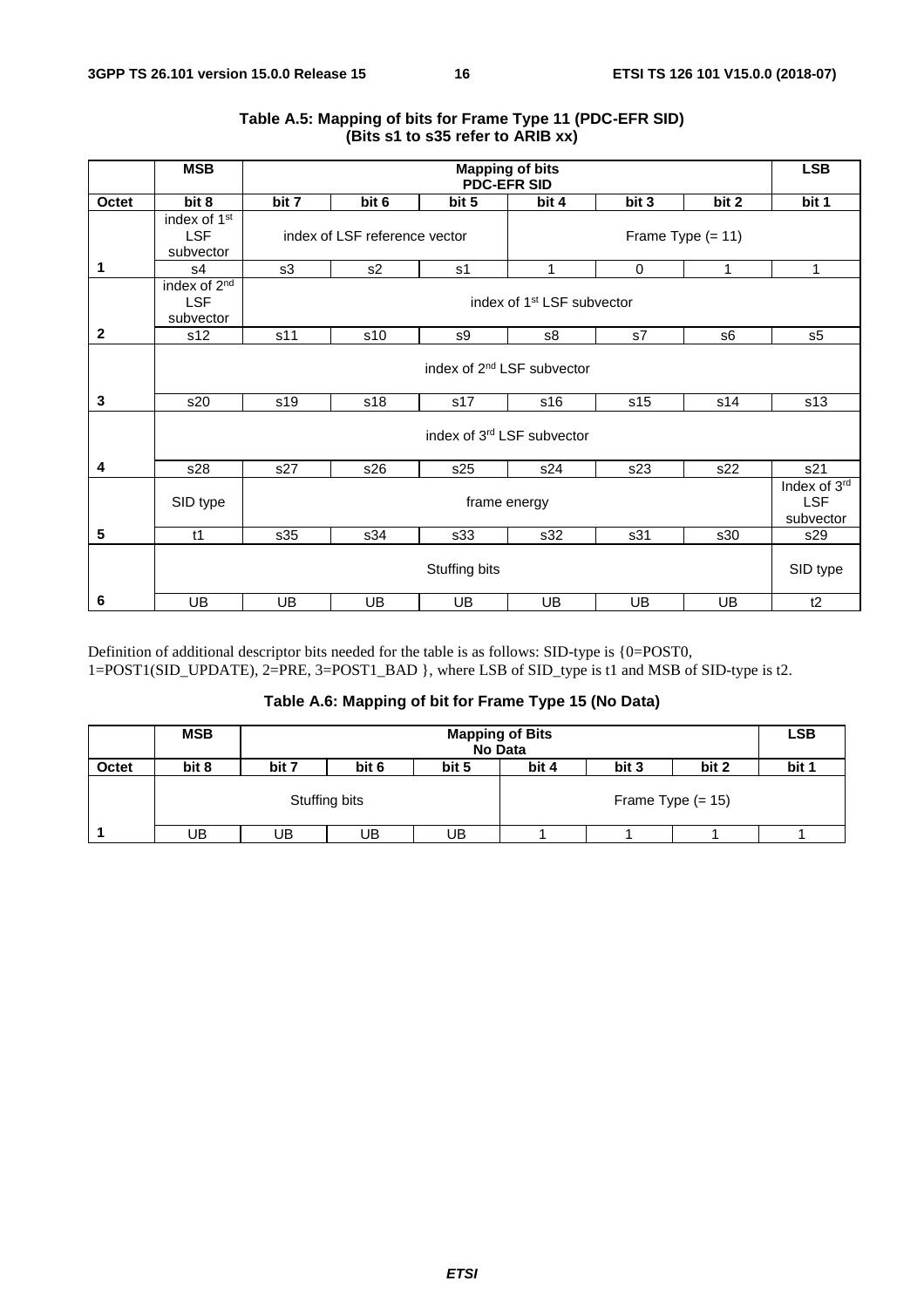# Annex B (normative): Tables for AMR Core Frame bit ordering

This annex contains the tables required for ordering the AMR Core Frame speech bits corresponding to the different AMR modes. These tables represent *tablem*(*j*) in subclause 4.2.1 where *m*=0..7 is the AMR mode. The tables are read from left to right so that the first element (top left corner) of the table has index 0 and the last element (the rightmost element of the last row) has the index  $K-1$  where  $K$  is the total number of speech bits in the specific mode. For example,  $table_0(20)=27$ , as defined in table B.1.

| i=0 | i=1 | $i=2$ | $\cdots$ | $\cdots$ | $\cdots$ | $\cdots$ | $\cdots$ | $\cdots$ | $\cdots$ |
|-----|-----|-------|----------|----------|----------|----------|----------|----------|----------|
| 0   |     | ີ     | 3        | 4        | 5        | 6        |          | 8        | 9        |
| 10  | 11  | 12    | 13       | 14       | 15       | 23       | 24       | 25       | 26       |
| 27  | 28  | 48    | 49       | 61       | 62       | 82       | 83       | 47       | 46       |
| 45  | 44  | 81    | 80       | 79       | 78       | 17       | 18       | 20       | 22       |
| 77  | 76  | 75    | 74       | 29       | 30       | 43       | 42       | 41       | 40       |
| 38  | 39  | 16    | 19       | 21       | 50       | 51       | 59       | 60       | 63       |
| 64  | 72  | 73    | 84       | 85       | 93       | 94       | 32       | 33       | 35       |
| 36  | 53  | 54    | 56       | 57       | 66       | 67       | 69       | 70       | 87       |
| 88  | 90  | 91    | 34       | 55       | 68       | 89       | 37       | 58       | 71       |
| 92  | 31  | 52    | 65       | 86       |          |          |          |          |          |

Table B.1: Ordering of the speech encoder bits for the 4.75 kbit/s mode:  $table_0(j)$ 

|  | Table B.2: Ordering of the speech encoder bits for the 5.15 kbit/s mode: $table_1(j)$ |  |
|--|---------------------------------------------------------------------------------------|--|
|--|---------------------------------------------------------------------------------------|--|

|    | 6  | 5  |     | 3   | ົ   |    | $\sqrt{2}$ | 15 | 14 |
|----|----|----|-----|-----|-----|----|------------|----|----|
| 13 | 12 | 11 | 10  | 9   | 8   | 23 | 24         | 25 | 26 |
| 27 | 46 | 65 | 84  | 45  | 44  | 43 | 64         | 63 | 62 |
| 83 | 82 | 81 | 102 | 101 | 100 | 42 | 61         | 80 | 99 |
| 28 | 47 | 66 | 85  | 18  | 41  | 60 | 79         | 98 | 29 |
| 48 | 67 | 17 | 20  | 22  | 40  | 59 | 78         | 97 | 21 |
| 30 | 49 | 68 | 86  | 19  | 16  | 87 | 39         | 38 | 58 |
| 57 | 77 | 35 | 54  | 73  | 92  | 76 | 96         | 95 | 36 |
| 55 | 74 | 93 | 32  | 51  | 33  | 52 | 70         | 71 | 89 |
| 90 | 31 | 50 | 69  | 88  | 37  | 56 | 75         | 94 | 34 |
| 53 | 72 | 91 |     |     |     |    |            |    |    |

**Table B.3: Ordering of the speech encoder bits for the 5.9 kbit/s mode:** *table*2(*j*)

| C   |     | 4   | 5   | 3   | 6   |    | ົ   | 13  | 15  |
|-----|-----|-----|-----|-----|-----|----|-----|-----|-----|
| 8   | 9   | 44  | 12  | 14  | 10  | 16 | 28  | 74  | 29  |
| 75  | 27  | 73  | 26  | 72  | 30  | 76 | 51  | 97  | 50  |
| 71  | 96  | 117 | 31  | 77  | 52  | 98 | 49  | 70  | 95  |
| 116 | 53  | 99  | 32  | 78  | 33  | 79 | 48  | 69  | 94  |
| 115 | 47  | 68  | 93  | 114 | 46  | 67 | 92  | 113 | 19  |
| 21  | 23  | 22  | 18  | 17  | 20  | 24 | 111 | 43  | 89  |
| 110 | 64  | 65  | 44  | 90  | 25  | 45 | 66  | 91  | 112 |
| 54  | 100 | 40  | 61  | 86  | 107 | 39 | 60  | 85  | 106 |
| 36  | 57  | 82  | 103 | 35  | 56  | 81 | 102 | 34  | 55  |
| 80  | 101 | 42  | 63  | 88  | 109 | 41 | 62  | 87  | 108 |
| 38  | 59  | 84  | 105 | 37  | 58  | 83 | 104 |     |     |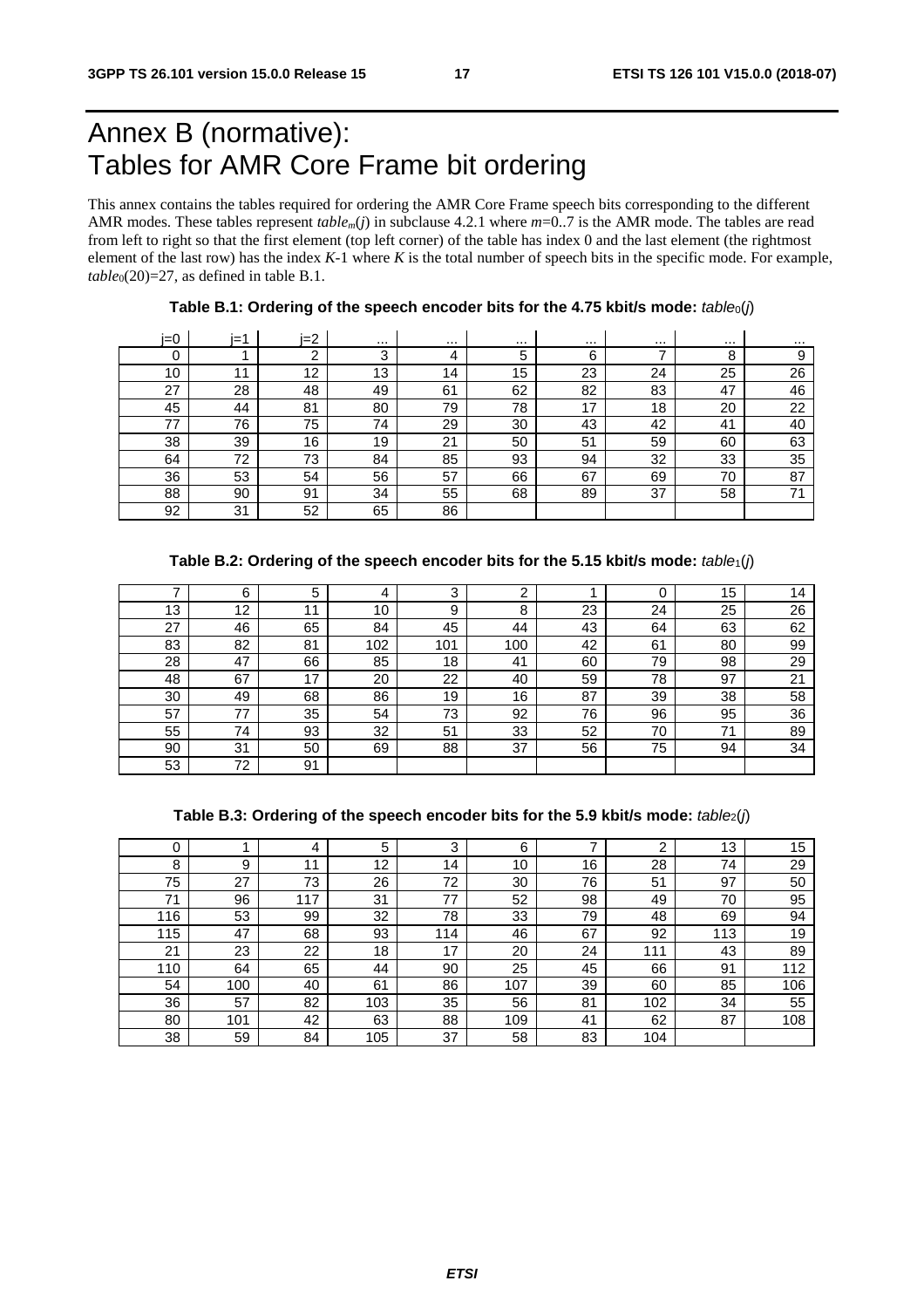| 0   |     | 4   | 3   | 5   | 6   | 13  | ⇁   | っ   | 8   |
|-----|-----|-----|-----|-----|-----|-----|-----|-----|-----|
| 9   | 11  | 15  | 12  | 14  | 10  | 28  | 82  | 29  | 83  |
| 27  | 81  | 26  | 80  | 30  | 84  | 16  | 55  | 109 | 56  |
| 110 | 31  | 85  | 57  | 111 | 48  | 73  | 102 | 127 | 32  |
| 86  | 51  | 76  | 105 | 130 | 52  | 77  | 106 | 131 | 58  |
| 112 | 33  | 87  | 19  | 23  | 53  | 78  | 107 | 132 | 21  |
| 22  | 18  | 17  | 20  | 24  | 25  | 50  | 75  | 104 | 129 |
| 47  | 72  | 101 | 126 | 54  | 79  | 108 | 133 | 46  | 71  |
| 100 | 125 | 128 | 103 | 74  | 49  | 45  | 70  | 99  | 124 |
| 42  | 67  | 96  | 121 | 39  | 64  | 93  | 118 | 38  | 63  |
| 92  | 117 | 35  | 60  | 89  | 114 | 34  | 59  | 88  | 113 |
| 44  | 69  | 98  | 123 | 43  | 68  | 97  | 122 | 41  | 66  |
| 95  | 120 | 40  | 65  | 94  | 119 | 37  | 62  | 91  | 116 |
| 36  | 61  | 90  | 115 |     |     |     |     |     |     |

**Table B.4: Ordering of the speech encoder bits for the 6.7 kbit/s mode:** *table*3(*j*)

**Table B.5: Ordering of the speech encoder bits for the 7.4 kbit/s mode**: *table*4(*j*)

| 0   |     | $\overline{2}$ | 3   | 4   | 5   | 6   | 7   | 8   | 9   |
|-----|-----|----------------|-----|-----|-----|-----|-----|-----|-----|
| 10  | 11  | 12             | 13  | 14  | 15  | 16  | 26  | 87  | 27  |
| 88  | 28  | 89             | 29  | 90  | 30  | 91  | 51  | 80  | 112 |
| 141 | 52  | 81             | 113 | 142 | 54  | 83  | 115 | 144 | 55  |
| 84  | 116 | 145            | 58  | 119 | 59  | 120 | 21  | 22  | 23  |
| 17  | 18  | 19             | 31  | 60  | 92  | 121 | 56  | 85  | 117 |
| 146 | 20  | 24             | 25  | 50  | 79  | 111 | 140 | 57  | 86  |
| 118 | 147 | 49             | 78  | 110 | 139 | 48  | 77  | 53  | 82  |
| 114 | 143 | 109            | 138 | 47  | 76  | 108 | 137 | 32  | 33  |
| 61  | 62  | 93             | 94  | 122 | 123 | 41  | 42  | 43  | 44  |
| 45  | 46  | 70             | 71  | 72  | 73  | 74  | 75  | 102 | 103 |
| 104 | 105 | 106            | 107 | 131 | 132 | 133 | 134 | 135 | 136 |
| 34  | 63  | 95             | 124 | 35  | 64  | 96  | 125 | 36  | 65  |
| 97  | 126 | 37             | 66  | 98  | 127 | 38  | 67  | 99  | 128 |
| 39  | 68  | 100            | 129 | 40  | 69  | 101 | 130 |     |     |

### **Table B.6: Ordering of the speech encoder bits for the 7.95 kbit/s mode:** *table*5(*j*)

| 8   | 7   | 6   | 5   | 4   | 3   | 2   | 14  | 16  | 9   |
|-----|-----|-----|-----|-----|-----|-----|-----|-----|-----|
| 10  | 12  | 13  | 15  | 11  | 17  | 20  | 22  | 24  | 23  |
| 19  | 18  | 21  | 56  | 88  | 122 | 154 | 57  | 89  | 123 |
| 155 | 58  | 90  | 124 | 156 | 52  | 84  | 118 | 150 | 53  |
| 85  | 119 | 151 | 27  | 93  | 28  | 94  | 29  | 95  | 30  |
| 96  | 31  | 97  | 61  | 127 | 62  | 128 | 63  | 129 | 59  |
| 91  | 125 | 157 | 32  | 98  | 64  | 130 | 1   | 0   | 25  |
| 26  | 33  | 99  | 34  | 100 | 65  | 131 | 66  | 132 | 54  |
| 86  | 120 | 152 | 60  | 92  | 126 | 158 | 55  | 87  | 121 |
| 153 | 117 | 116 | 115 | 46  | 78  | 112 | 144 | 43  | 75  |
| 109 | 141 | 40  | 72  | 106 | 138 | 36  | 68  | 102 | 134 |
| 114 | 149 | 148 | 147 | 146 | 83  | 82  | 81  | 80  | 51  |
| 50  | 49  | 48  | 47  | 45  | 44  | 42  | 39  | 35  | 79  |
| 77  | 76  | 74  | 71  | 67  | 113 | 111 | 110 | 108 | 105 |
| 101 | 145 | 143 | 142 | 140 | 137 | 133 | 41  | 73  | 107 |
| 139 | 37  | 69  | 103 | 135 | 38  | 70  | 104 | 136 |     |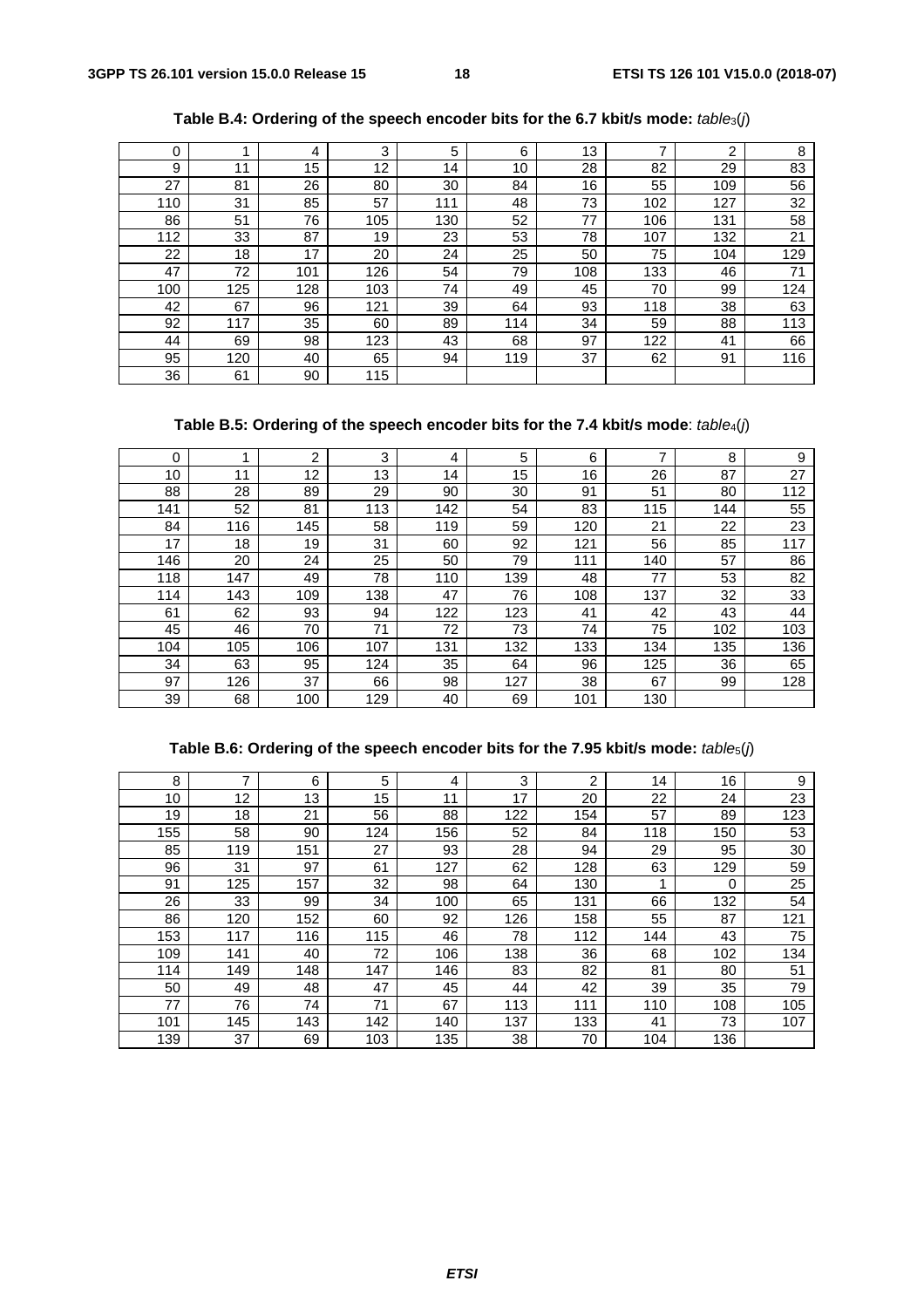| 7   | 6   | 5   | 4   | 3   | 2   | 1   | $\Omega$ | 16  | 15              |
|-----|-----|-----|-----|-----|-----|-----|----------|-----|-----------------|
| 14  | 13  | 12  | 11  | 10  | 9   | 8   | 26       | 27  | 28              |
| 29  | 30  | 31  | 115 | 116 | 117 | 118 | 119      | 120 | 72              |
| 73  | 161 | 162 | 65  | 68  | 69  | 108 | 111      | 112 | 154             |
| 157 | 158 | 197 | 200 | 201 | 32  | 33  | 121      | 122 | 74              |
| 75  | 163 | 164 | 66  | 109 | 155 | 198 | 19       | 23  | $\overline{21}$ |
| 22  | 18  | 17  | 20  | 24  | 25  | 37  | 36       | 35  | 34              |
| 80  | 79  | 78  | 77  | 126 | 125 | 124 | 123      | 169 | 168             |
| 167 | 166 | 70  | 67  | 71  | 113 | 110 | 114      | 159 | 156             |
| 160 | 202 | 199 | 203 | 76  | 165 | 81  | 82       | 92  | 91              |
| 93  | 83  | 95  | 85  | 84  | 94  | 101 | 102      | 96  | 104             |
| 86  | 103 | 87  | 97  | 127 | 128 | 138 | 137      | 139 | 129             |
| 141 | 131 | 130 | 140 | 147 | 148 | 142 | 150      | 132 | 149             |
| 133 | 143 | 170 | 171 | 181 | 180 | 182 | 172      | 184 | 174             |
| 173 | 183 | 190 | 191 | 185 | 193 | 175 | 192      | 176 | 186             |
| 38  | 39  | 49  | 48  | 50  | 40  | 52  | 42       | 41  | 51              |
| 58  | 59  | 53  | 61  | 43  | 60  | 44  | 54       | 194 | 179             |
| 189 | 196 | 177 | 195 | 178 | 187 | 188 | 151      | 136 | 146             |
| 153 | 134 | 152 | 135 | 144 | 145 | 105 | 90       | 100 | 107             |
| 88  | 106 | 89  | 98  | 99  | 62  | 47  | 57       | 64  | 45              |
| 63  | 46  | 55  | 56  |     |     |     |          |     |                 |

**Table B.7: Ordering of the speech encoder bits for the 10.2 kbit/s mode:** *table*6(*j*)

### **Table B.8: Ordering of the speech encoder bits for the 12.2 kbit/s mode:** *table*7(*j*)

| $\Omega$ | 1   | 2   | 3   | 4   | 5   | 6   | 7   | 8   | 9   |
|----------|-----|-----|-----|-----|-----|-----|-----|-----|-----|
| 10       | 11  | 12  | 13  | 14  | 23  | 15  | 16  | 17  | 18  |
| 19       | 20  | 21  | 22  | 24  | 25  | 26  | 27  | 28  | 38  |
| 141      | 39  | 142 | 40  | 143 | 41  | 144 | 42  | 145 | 43  |
| 146      | 44  | 147 | 45  | 148 | 46  | 149 | 47  | 97  | 150 |
| 200      | 48  | 98  | 151 | 201 | 49  | 99  | 152 | 202 | 86  |
| 136      | 189 | 239 | 87  | 137 | 190 | 240 | 88  | 138 | 191 |
| 241      | 91  | 194 | 92  | 195 | 93  | 196 | 94  | 197 | 95  |
| 198      | 29  | 30  | 31  | 32  | 33  | 34  | 35  | 50  | 100 |
| 153      | 203 | 89  | 139 | 192 | 242 | 51  | 101 | 154 | 204 |
| 55       | 105 | 158 | 208 | 90  | 140 | 193 | 243 | 59  | 109 |
| 162      | 212 | 63  | 113 | 166 | 216 | 67  | 117 | 170 | 220 |
| 36       | 37  | 54  | 53  | 52  | 58  | 57  | 56  | 62  | 61  |
| 60       | 66  | 65  | 64  | 70  | 69  | 68  | 104 | 103 | 102 |
| 108      | 107 | 106 | 112 | 111 | 110 | 116 | 115 | 114 | 120 |
| 119      | 118 | 157 | 156 | 155 | 161 | 160 | 159 | 165 | 164 |
| 163      | 169 | 168 | 167 | 173 | 172 | 171 | 207 | 206 | 205 |
| 211      | 210 | 209 | 215 | 214 | 213 | 219 | 218 | 217 | 223 |
| 222      | 221 | 73  | 72  | 71  | 76  | 75  | 74  | 79  | 78  |
| 77       | 82  | 81  | 80  | 85  | 84  | 83  | 123 | 122 | 121 |
| 126      | 125 | 124 | 129 | 128 | 127 | 132 | 131 | 130 | 135 |
| 134      | 133 | 176 | 175 | 174 | 179 | 178 | 177 | 182 | 181 |
| 180      | 185 | 184 | 183 | 188 | 187 | 186 | 226 | 225 | 224 |
| 229      | 228 | 227 | 232 | 231 | 230 | 235 | 234 | 233 | 238 |
| 237      | 236 | 96  | 199 |     |     |     |     |     |     |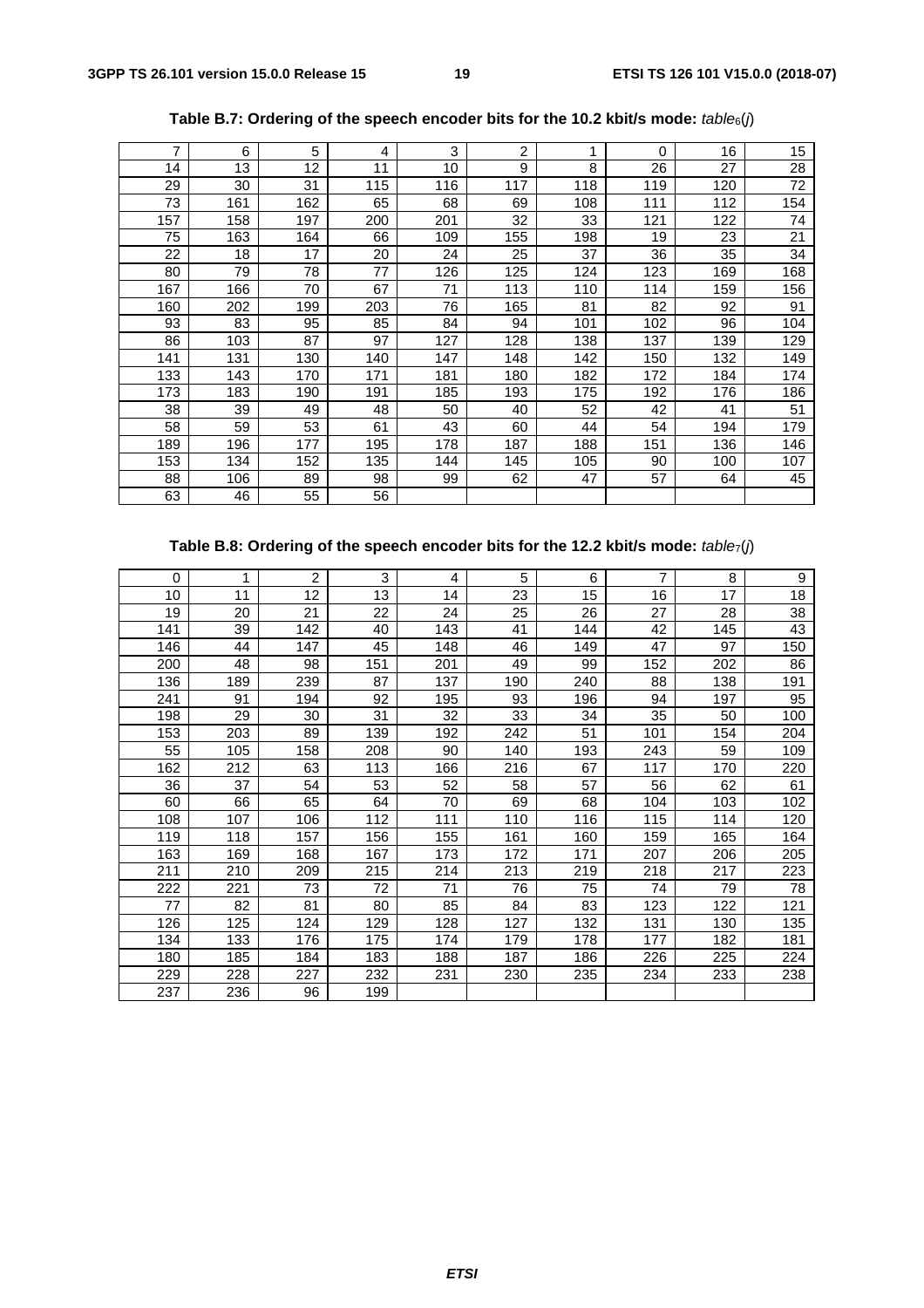# Annex C (informative): Change history

| <b>Change history</b> |                |                 |     |                   |                                                                                                                       |        |            |  |
|-----------------------|----------------|-----------------|-----|-------------------|-----------------------------------------------------------------------------------------------------------------------|--------|------------|--|
| <b>Date</b>           | <b>TSG SA#</b> | TSG Doc.        |     | <b>CR   Rev  </b> | <b>Subject/Comment</b>                                                                                                | Old    | <b>New</b> |  |
| 1999-12               | 6              | SP-990562       |     |                   | Approved at TSG-SA#6 Plenary                                                                                          |        | 3.0.0      |  |
| 2000-03               | 7              | SP-000025 001   |     |                   | Correction of indices in Annex B table                                                                                | 3.0.0  | 3.1.0      |  |
| 2000-03               | 7              | SP-000025 002   |     |                   | Addition of comfort noise bit ordering                                                                                | 3.0.0  | 3.1.0      |  |
| 2000-03               | 7              | SP-0000251003   |     |                   | Correction of table indexing for AMR Core Frame<br>class division                                                     | 3.0.0  | 3.1.0      |  |
| 2000-03               | $\overline{7}$ | SP-000025 004   |     |                   | Clarification of bit transmission order for AMR frame<br>structure parameters for AMR Interface Format 1<br>(AMR IF1) | 3.0.0  | 3.1.0      |  |
| 2001-03               | 11             |                 |     |                   | Version for Release 4                                                                                                 |        | 4.0.0      |  |
| 2001-06               | 12             | SP-0103051006   |     |                   | Correction to SID Frame Mapping                                                                                       | 4.0.0  | 4.1.0      |  |
| 2002-03               | 15             | SP-020077       | 008 |                   | Correction of AMR codec output bitstream                                                                              | 4.1.0  | 4.2.0      |  |
| 2002-06               | 16             |                 |     |                   | Version for Release 5                                                                                                 | 4.2.0  | 5.0.0      |  |
|                       |                |                 |     |                   |                                                                                                                       |        |            |  |
| 2004-09               | 25             | SP-040644 009 2 |     |                   | Generic Frame Structure for GSM-EFR SID                                                                               | 5.0.0  | 6.0.0      |  |
| 2004-09               | 25             | SP-040644 010   |     |                   | <b>Error Corrections</b>                                                                                              | 5.0.0  | 6.0.0      |  |
| 2007-06               | 36             |                 |     |                   | Version for Release 7                                                                                                 | 6.0.0  | 7.0.0      |  |
| 2008-12               | 42             |                 |     |                   | Version for Release 8                                                                                                 | 7.0.0  | 8.0.0      |  |
| 2009-12               | 46             |                 |     |                   | Version for Release 9                                                                                                 | 8.0.0  | 9.0.0      |  |
| 2011-03               | 51             |                 |     |                   | Version for Release 10                                                                                                | 9.0.0  | 10.0.0     |  |
| 2012-09               | 57             |                 |     |                   | Version for Release 11                                                                                                | 10.0.0 | 11.0.0     |  |
| 2014-09               | 65             |                 |     |                   | Version for Release 12                                                                                                | 11.0.0 | 12.0.0     |  |
| 2015-12               | 70             |                 |     |                   | Version for Release 13                                                                                                | 12.0.0 | 13.0.0     |  |

|             | <b>Change history</b> |             |            |  |  |                         |                |  |  |  |
|-------------|-----------------------|-------------|------------|--|--|-------------------------|----------------|--|--|--|
| <b>Date</b> | <b>Meeting</b>        | <b>TDoc</b> | <b>ICR</b> |  |  | Rev Cat Subject/Comment | <b>New</b>     |  |  |  |
|             |                       |             |            |  |  |                         | <b>version</b> |  |  |  |
| 2017-03     | 75                    |             |            |  |  | Version for Release 14  | 14.0.0         |  |  |  |
| 2018-06     | 80                    |             |            |  |  | Version for Release 15  | 15.0.0         |  |  |  |